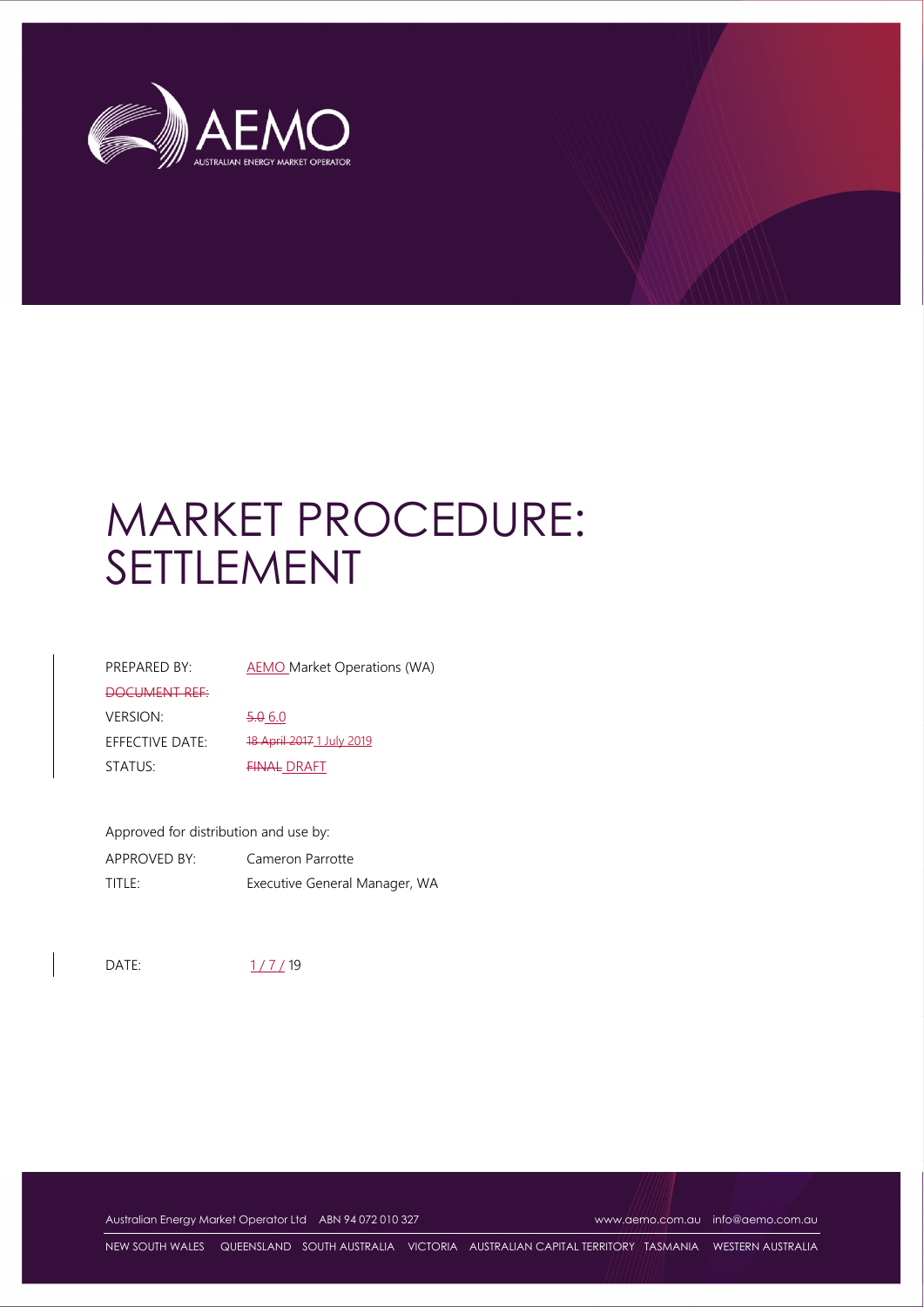

# **VERSION RELEASE HISTORY**

| Version | <b>Effective Date</b> | <b>Summary of Changes</b>                                                                                                                                                                                                                                                                                                                   |
|---------|-----------------------|---------------------------------------------------------------------------------------------------------------------------------------------------------------------------------------------------------------------------------------------------------------------------------------------------------------------------------------------|
| 1.0     | 21 September<br>2006  | Market Procedure for the Settlements                                                                                                                                                                                                                                                                                                        |
| 2.0     | 19 July 2011          | Amendments to Market Procedure resulting from PA redevelopment                                                                                                                                                                                                                                                                              |
| 3.0     | 1 January 2014        | Amendments to Market Procedure resulting from PC_2013_07                                                                                                                                                                                                                                                                                    |
| 4.0     | 30 November<br>2015   | Changes resulting from the transfer of functions from the IMO to AEMO                                                                                                                                                                                                                                                                       |
| 5.0     | 18 April 2017         | Changes resulting from the transfer of System Management functions to AEMO                                                                                                                                                                                                                                                                  |
| 6.0     | 1 July 2019           | Amendments to Market Procedure resulting from AEPC 2019 06 relating to:<br>Rule Change Proposal RC 2014 06 Removal of Resource Plans and<br>Dispatchable Loads (diagrams updated with time changes)<br>Transfer to revised AEMO Procedure template, formatting amendments and<br>minor administrative improvements to align with WEM Rules. |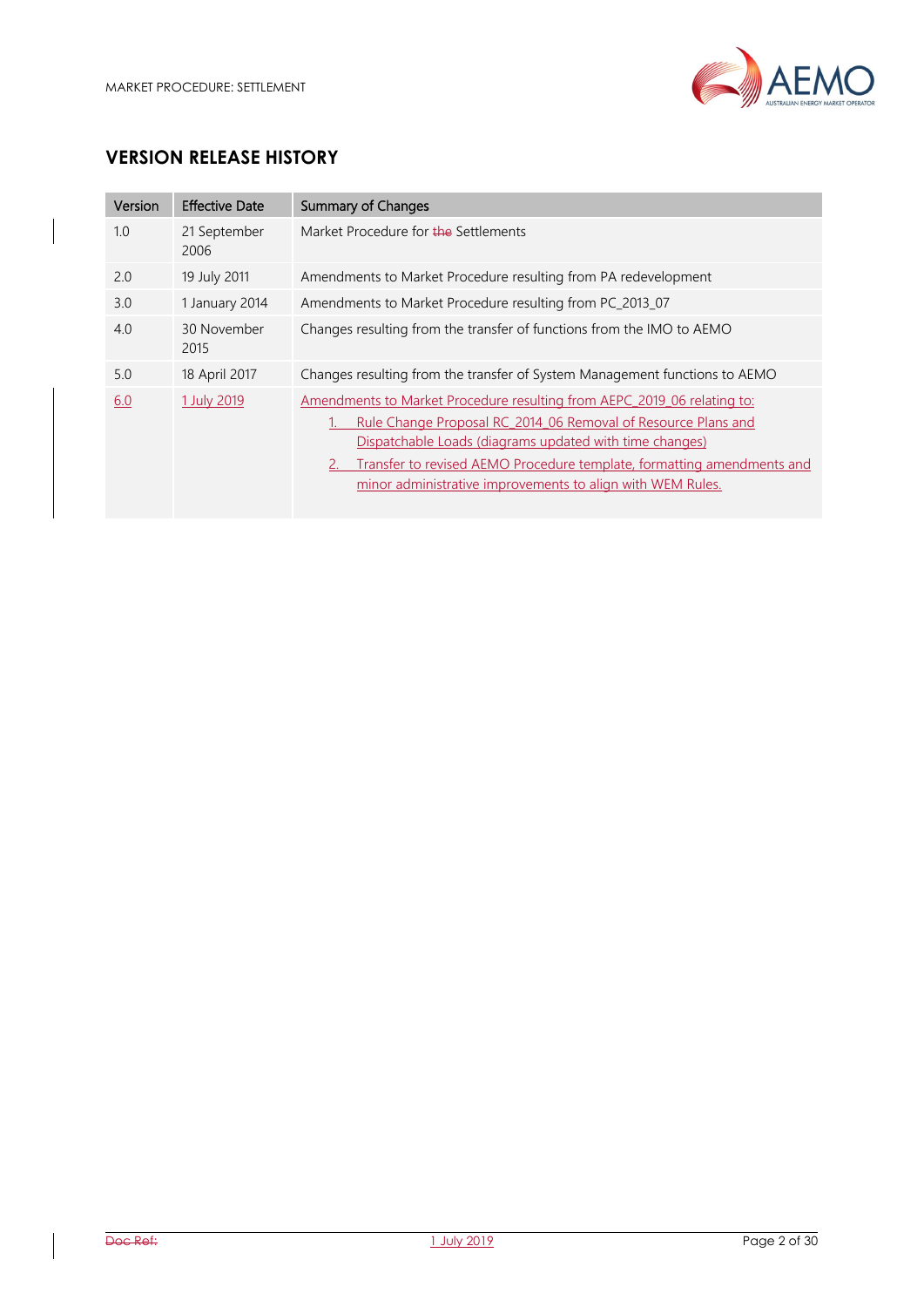

#### **CONTENTS**

|             | <b>INTRODUCTION</b><br><u> 1980 - Andrea Andrew Maria (h. 1980).</u>                                                                                                                                                                 | 6  |
|-------------|--------------------------------------------------------------------------------------------------------------------------------------------------------------------------------------------------------------------------------------|----|
| 1.1.        | Purpose and scope<br>and the control of the control of the control of the control of the control of the control of the control of the                                                                                                | 6  |
| 1.2         | Definitions and interpretations entitled and the property of the state of the state of the state of the state of the state of the state of the state of the state of the state of the state of the state of the state of the s       | 6  |
| 1.3         | <b>Related documents</b><br><u> 1980 - Jan Sterling von Berling von Berling von Berling von Berling von Berling von Berling von Berling von B</u>                                                                                    | 8  |
| 2.          | <b>STEM SETTLEMENT</b>                                                                                                                                                                                                               | 9  |
| 2.1.        | <b>STEM Settlement Process Overview</b><br><u> 1989 - Johann Stein, marwolaethau a bhann an t-Amhainn an t-Amhainn an t-Amhainn an t-Amhainn an t-Amhainn a</u>                                                                      | 9  |
| 2.2.        | STEM Settlement Timeline <b>STEM Settlement</b> Timeline                                                                                                                                                                             | 10 |
| 2.3.        | <b>STEM Settlement Process</b><br><u> 1989 - Johann Stoff, amerikansk politiker (d. 1989)</u>                                                                                                                                        | 10 |
| 3.          | <b>NON-STEM SETTLEMENT</b>                                                                                                                                                                                                           | 11 |
| 3.1         | Non-STEM Settlement Process Overview<br><u> 1989 - Johann Stoff, deutscher Stoff, der Stoff, der Stoff, der Stoff, der Stoff, der Stoff, der Stoff, der S</u>                                                                        | 11 |
| 3.2.        | Example of the Non-STEM Settlement Timeline <b>Example 2018</b> 2019 12:00:00 PM                                                                                                                                                     | 12 |
| 3.3.        | Non-STEM Settlement Process<br><u> 1980 - Johann Barn, mars ann an t-Amhain Aonaichte ann an t-Aonaichte ann an t-Aonaichte ann an t-Aonaichte a</u>                                                                                 | 13 |
| 3.4.        |                                                                                                                                                                                                                                      | 14 |
| 3.5.        | Balancing Settlement and the control of the control of the control of the control of the control of the control of the control of the control of the control of the control of the control of the control of the control of th       | 15 |
| 3.6.        | Reconciliation Settlement and the control of the control of the control of the control of the control of the control of the control of the control of the control of the control of the control of the control of the control        | 15 |
| 3.7.        | Ancillary Services Settlement and the contract of the contract of the contract of the contract of the contract of the contract of the contract of the contract of the contract of the contract of the contract of the contract       | 16 |
| 3.8.        | Reserve Capacity Settlement <b>Exercise Capacity Settlement</b>                                                                                                                                                                      | 17 |
| 3.9.        | Market Participant Fee Settlement Market Participant Fee Settlement                                                                                                                                                                  | 17 |
| 3.10.       | Outage Compensation Settlement Management Companion Companion Companion Companion                                                                                                                                                    | 18 |
| 3.11.       | Net Non-STEM Settlement Network and the state of the state of the state of the state of the state of the state of the state of the state of the state of the state of the state of the state of the state of the state of the        | 18 |
| 4.          | <b>ADJUSTMENT PROCESS</b>                                                                                                                                                                                                            | 18 |
| 4.1.        | <b>Adjustments</b><br><u> 1989 - Johann Stoff, amerikansk politiker (* 1908)</u>                                                                                                                                                     | 18 |
| 4.2.        | STEM Settlement Adjustments and the control of the state of the state of the state of the state of the state of the state of the state of the state of the state of the state of the state of the state of the state of the st       | 19 |
| 4.3.        | Non-STEM Settlement Adjustments and the state of the state of the state of the state of the state of the state of the state of the state of the state of the state of the state of the state of the state of the state of the        | 19 |
| 5.          | PAYMENT DEFAULT AND SETTLEMENT IN DEFAULT                                                                                                                                                                                            | 21 |
| <u>5.1.</u> | <b>Payment Default</b>                                                                                                                                                                                                               | 21 |
| 5.2.        | Receipt of Payment within Five Business Days of a Payment Default                                                                                                                                                                    | 21 |
| 5.3.        | Non-payment after Five Business Days of a Payment Default                                                                                                                                                                            | 21 |
| <u>6.</u>   | <b>SETTLEMENT DOCUMENTS</b><br><u> 1989 - Johann Stein, marwolaethau a bhann an t-Albann an t-Albann an t-Albann an t-Albann an t-Albann an t-Al</u>                                                                                 | 23 |
| 6.1.        | <b>Settlement Statements</b><br><u> 1980 - Johann Stoff, fransk politik (f. 1980)</u>                                                                                                                                                | 23 |
| 6.2.        | Participant Information Report <b>Executive Contract Contract Contract Contract Contract Contract Contract Contract Contract Contract Contract Contract Contract Contract Contract Contract Contract Contract Contract Contract </b> | 23 |
| 7.          | INVOICING AND THE APPLICATION OF GST AND INTEREST                                                                                                                                                                                    | 24 |
| 7.1.        | Invoicing<br><u> 1989 - Johann Barn, mars ann an t-Amhain Aonaichte ann an t-Aonaichte ann an t-Aonaichte ann an t-Aonaichte a</u>                                                                                                   | 24 |
| 7.2.        | <b>Application of GST</b><br><u> 1989 - Johann Stoff, amerikansk politiker (d. 1989)</u>                                                                                                                                             | 24 |
| 7.3.        | Application of Interest <b>Application</b> of Interest <b>Application Application Application Application Application Application Application Application Application Application Application Application App</b>                    | 25 |
| <u>8.</u>   | <b>INVOICE PAYMENT</b><br><u> 1989 - Johann Stoff, amerikansk politiker (d. 1989)</u>                                                                                                                                                | 27 |
| $8.1$ .     | <b>Payment</b><br><u> 1989 - John Stein, Amerikaansk politiker († 1908)</u>                                                                                                                                                          | 27 |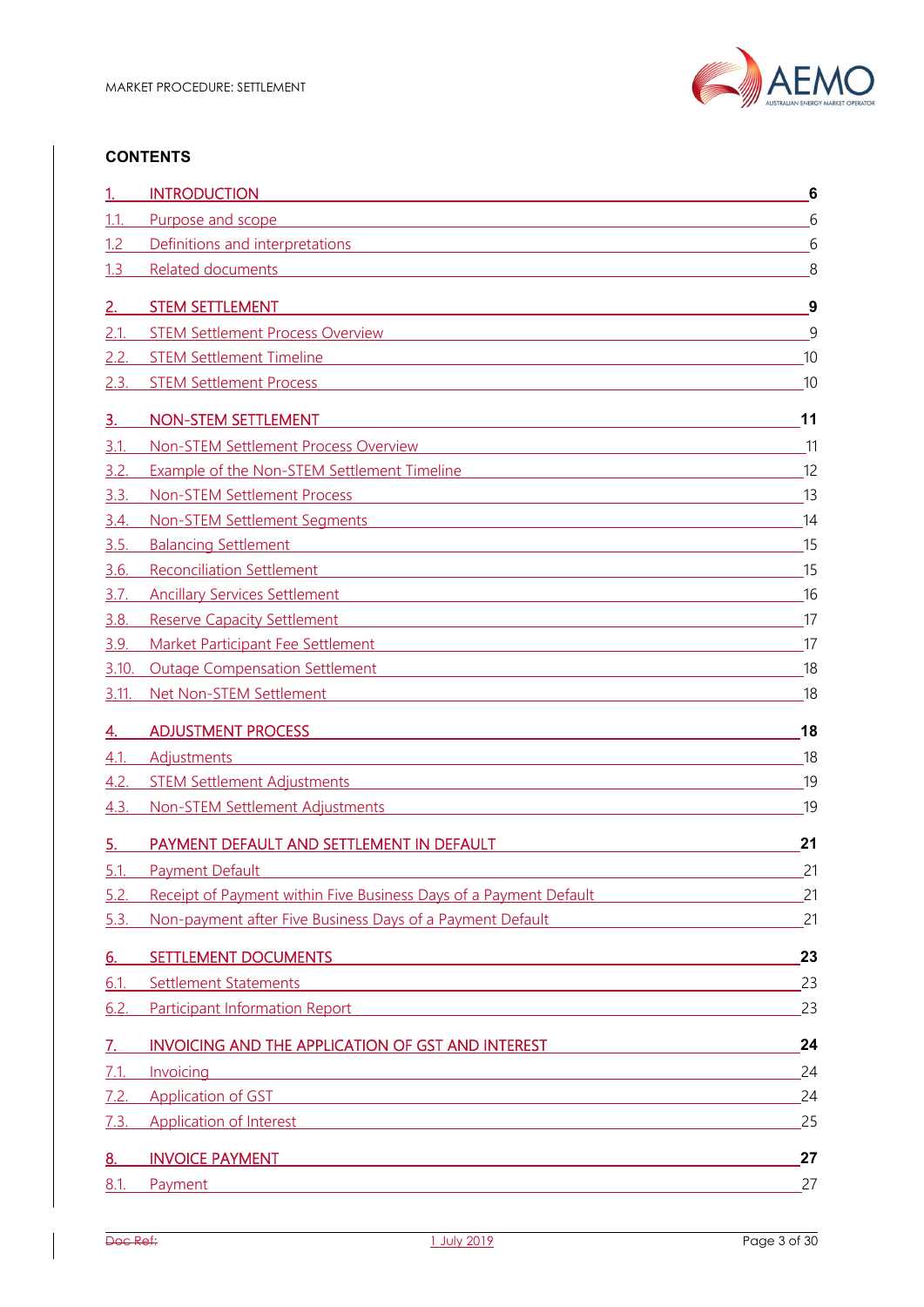

# 9. NOTICES OF DISAGREEMENTS AND DISPUTE **28** 9.1. Notice of Disagreement 28 9.2. Notice of Dispute 29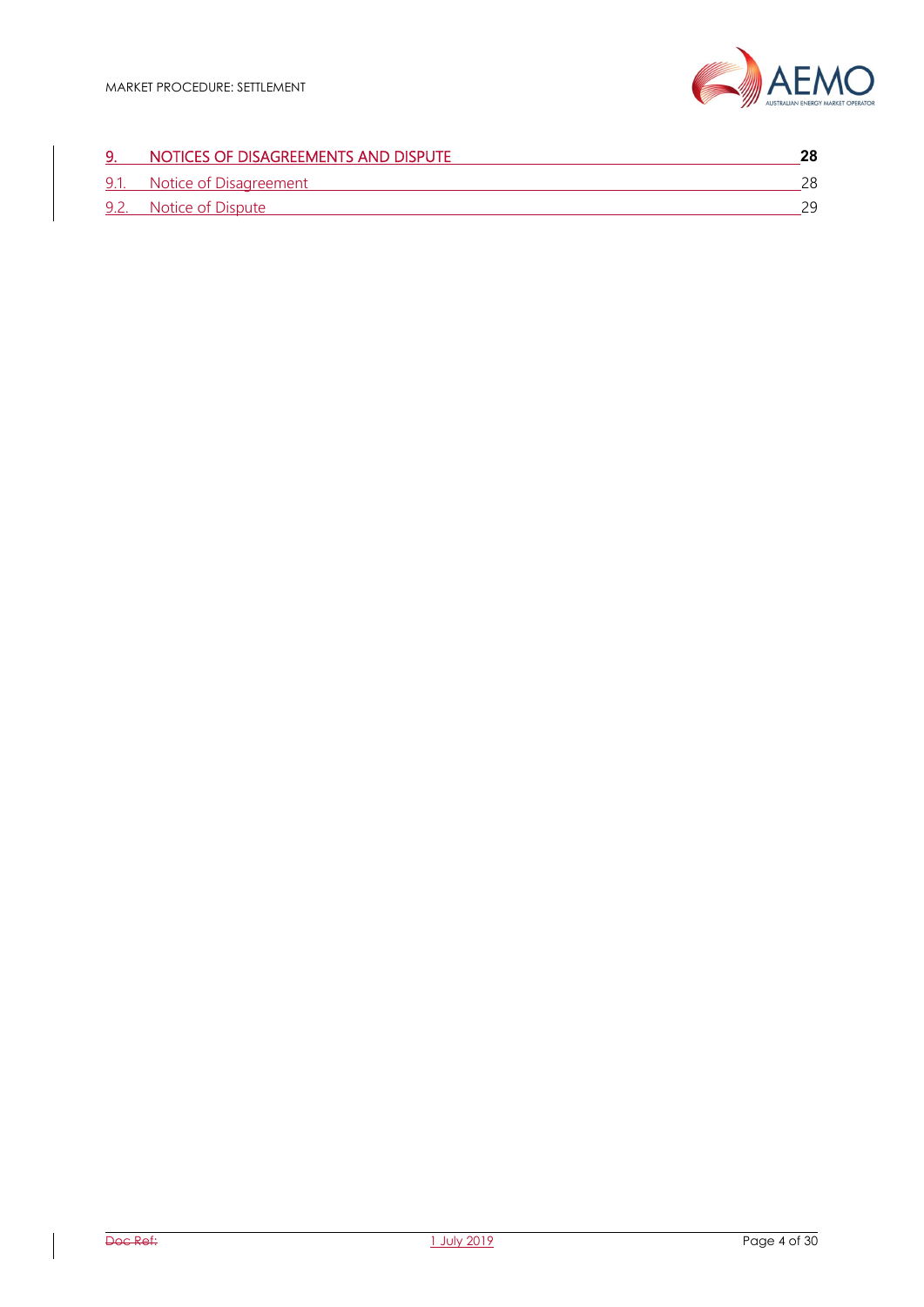

## **1. PROCEDURE OVERVIEW**

#### **1.1. Relationship with the Market Rules**

- 1.1.1. This *Market Procedure for Settlement* (Procedure) is made in accordance with clause 9.2.1 of the Wholesale Electricity Market Rules (Market Rules).
- 1.1.2. Reference to particular Market Rules within the Procedure in bold and square brackets [clause XX] are current as of 1 April 2019. These references are included for convenience only and are not part of this Procedure.

#### **1.2. Purpose of this Procedure**

- 1.2.1. The purpose of this Procedure is to outline the following:
	- (a) the settlement processes for:
		- (i) STEM transactions, settled on a weekly basis;
		- (ii) Non-STEM transactions, settled on a monthly basis;
		- (iii) Adjustments; and
		- (iv) settlement of the market in the event that a Market Participant defaults on payment;
	- (b) the application of taxes and interest to settlement transactions; and
	- (c) the calculation and issuing settlement statements, Participant Information Reports and Invoices, payment of Invoices and issuing Notices of Disagreement and Notices of Dispute.

#### **1.3. Application of this Procedure**

1.3.1. In this Procedure, where obligations are conferred on a Rule Participant, that Rule Participant must comply with the relevant obligations in accordance with clauses 2.9.6, 2.9.7, 2.9.7A, 2.9.7B, 2.9.7C and 2.9.8 of the Market Rules, as applicable.

#### **1.4. Associated Market Procedures**

- 1.4.1. The following Market Procedures (available on the Market Web Site<sup>4</sup>) are associated with this Procedure:
	- (a) Capacity Credit Allocation;
	- (b) Meter Data Submissions; and
	- (c) Prudential Requirements.
- 1.4.2. The following market documents are also associated with this Procedure:
	- (d) Settlement Cycle Timeline, available on the Market Web Site; and
	- (e) Product Calculation Sheet, available on request.

l

<sup>1</sup> http://wa.aemo.com.au/home/electricity/procedures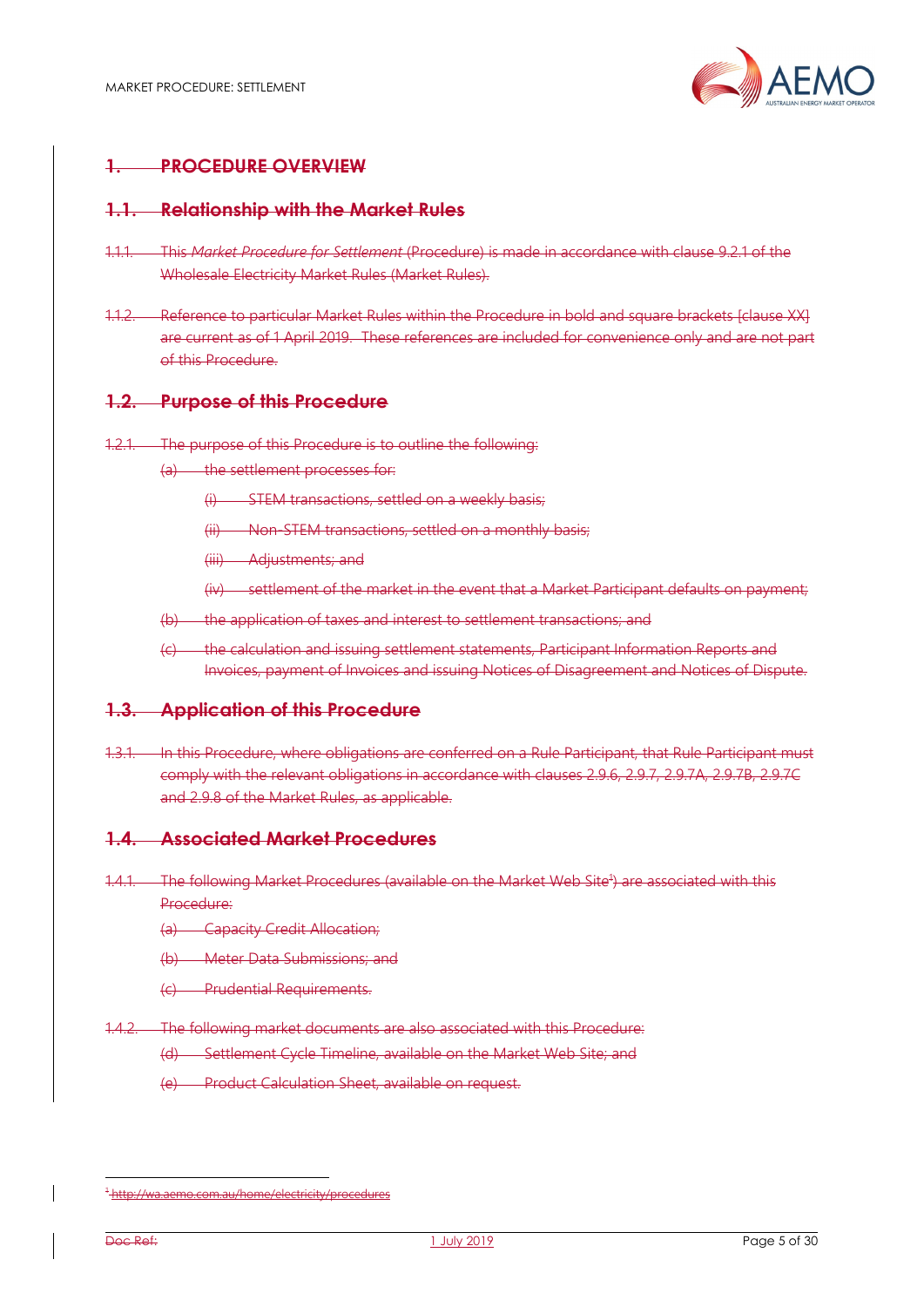

# **1.5. Conventions Used**

1.5.1. In this Procedure, the conventions specified in clauses 1.3 to 1.5 of the Market Rules apply.

## **2.1. INTRODUCTION**

#### **1.1. Purpose and scope**

- 1.1.1 This is the Settlement Procedure made under clause 9.2.1 of the Wholesale Electricity Market Rules (WEM Rules).
- 1.1.2 This Procedure has effect only for the purposes set out in the WEM Rules and the WEM Rules prevail over these Procedures to the extent of any inconsistency.
- 1.1.3 In this Procedure, where obligations are conferred on a Rule Participant, that Rule Participant must comply with the relevant obligations in accordance with clauses, 2.9.7, 2.9.7A, 2.9.7B, 2.9.7C and 2.9.8 of the WEM Rules, as applicable
- 1.1.4 The purpose of this Procedure is to outline the following;
	- (a) the settlement processes for:
		- (i) STEM transactions settled on a weekly basis;
		- (ii) Non-STEM transactions settled on a monthly basis;
		- (iii) The Adjustment Process; and
		- (iv) settlement of the market in the event that a Market Participant defaults on payment;
	- (b) the application of taxes and interest to settlement transactions; and
	- (c) the calculation and issuing Settlement Statements, Participant Information Reports and Invoices, payment of Invoices and issuing Notices of Disagreement and Notices of Dispute.

#### **1.2 Definitions and interpretations**

## **1.2.1 Glossary**

Terms defined in the WEM Rules have the same meaning in this Procedure unless otherwise specified in this clause.

The words, phrases and abbreviations in the table below have the meanings set out opposite them in the table when used in this Procedure.

| Term                                   | Definition                                                                                                                                                                                                                                   |
|----------------------------------------|----------------------------------------------------------------------------------------------------------------------------------------------------------------------------------------------------------------------------------------------|
| Adjustment Process                     | The process undertaken by AEMO to recalculate the transactions in the market, in<br>accordance with clause 9.16.3 of the WEM Market Rules.                                                                                                   |
| <b>Ancillary Service</b><br>Settlement | The process of calculating a Rule Participant's transactions pertaining to their Ancillary<br>Service segment in accordance with clause 9.9 of the Market Rules and reflected in the<br>Non-STEM Settlement Statement for the Trading Month. |
| AustraClear                            | The electronic funds transaction system used by AEMO and Rule Participants to settle<br>market payments.                                                                                                                                     |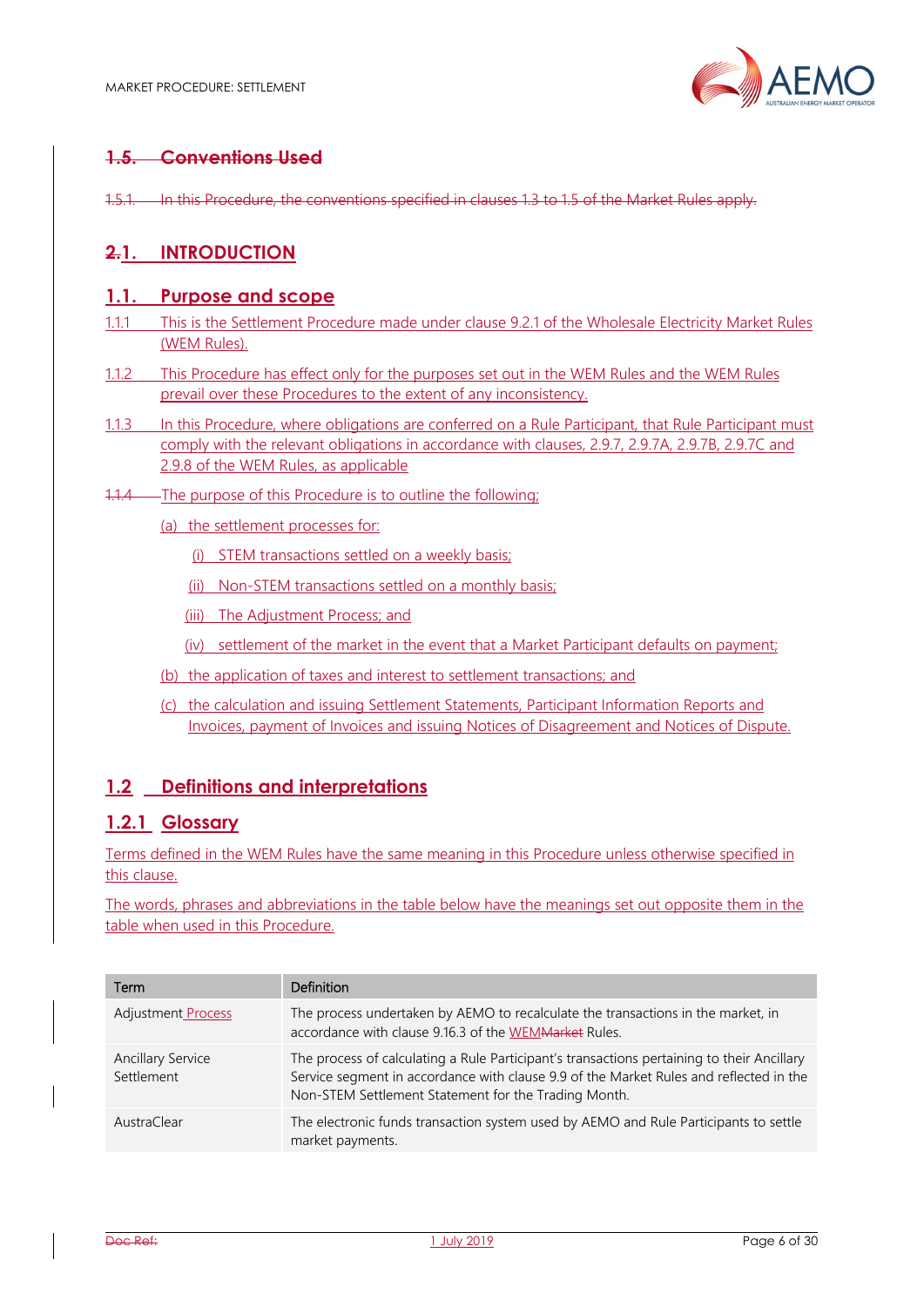

| Term                                    | Definition                                                                                                                                                                                                                                                                                                                                                                                                                  |
|-----------------------------------------|-----------------------------------------------------------------------------------------------------------------------------------------------------------------------------------------------------------------------------------------------------------------------------------------------------------------------------------------------------------------------------------------------------------------------------|
| <b>Balancing Settlement</b>             | The process of calculating a Rule Participant's transactions pertaining to their<br>Balancing segment in accordance with clause 9.8 of the Market Rules and reflected in<br>the Non-STEM Settlement Statement for the Trading Month.                                                                                                                                                                                        |
| Default Levy Settlement                 | The process of calculating and allocating a Rule Participant's share of a Payment<br>Default amount.                                                                                                                                                                                                                                                                                                                        |
| Market Participant Fee<br>Settlement    | The process of calculating a Rule Participant's transactions pertaining to its fees<br>associated with the services provided by AEMO (including in its capacity as System<br>Management), and the Economic Regulation Authority as described in clause 2.24 of<br>the Market-WEM Rules, in accordance with clause 9.13 of the Market-WEM Rules and<br>reflected in the Non-STEM Settlement Statement for the Trading Month. |
| Non-STEM Settlement                     | The process of calculating a Rule Participant's net settlement amount for all<br>transactions and amounts other than those pertaining to the STEM, in accordance<br>with clause 9.14 of the Market-WEM Rules.                                                                                                                                                                                                               |
| Non-STEM Settlement<br>Statement        | The statement issued by AEMO, to a Rule Participant. A settlement statement for a<br>Trading Month containing the information described in clause 9.18.3 of the WEM<br>Rules." containing the transactions during a Trading Day, other than those transactions<br>pertaining to the STEM.                                                                                                                                   |
| Outage Compensation<br>Settlement       | The process of calculating a Rule Participant's transactions pertaining to its Outage<br>compensation segment in accordance with clause 9.10 of the Market-WEM Rules and<br>reflected in the Non-STEM Settlement Statement for the Trading Month.                                                                                                                                                                           |
| Participant Information<br>Report (PIR) | A report produced by AEMO specifying the variable inputs and calculations for each<br>transaction made by a Rule Participant during a Trading Day.                                                                                                                                                                                                                                                                          |
| <b>Reconciliation Settlement</b>        | The process of calculating a Rule Participant's transactions pertaining to their<br>reconciliation segment, as reflected in the Non-STEM Settlement Statement for the<br>Trading Month.                                                                                                                                                                                                                                     |
| Reserve Capacity<br>Settlement          | The process of calculating a Rule Participant's transactions pertaining to their Reserve<br>Capacity segment, as reflected in the Non-STEM Settlement Statement for the Trading<br>Month.                                                                                                                                                                                                                                   |
| Settlement Date                         | The date upon which a Rule Participant must make a payment to AEMO for a<br>settlement Invoice.                                                                                                                                                                                                                                                                                                                             |

# **1.2.2 Interpretation**

The following principles of interpretation apply to these Procedures unless otherwise expressly indicated:

- (a) References to time are references to Australian Western Standard Time.
- (b) terms that are capitalised, but not defined in this Procedure, have the meaning given in the WEM Rules;
- (c) to the extent that this Procedure is inconsistent with the WEM Rules, the WEM Rules prevail to the extent of the inconsistency;
- (d) a reference to the WEM Rules or Market Procedures includes any associated forms required or contemplated by the WEM Rules or Market Procedures; and
- (e) words expressed in the singular include the plural and vice versa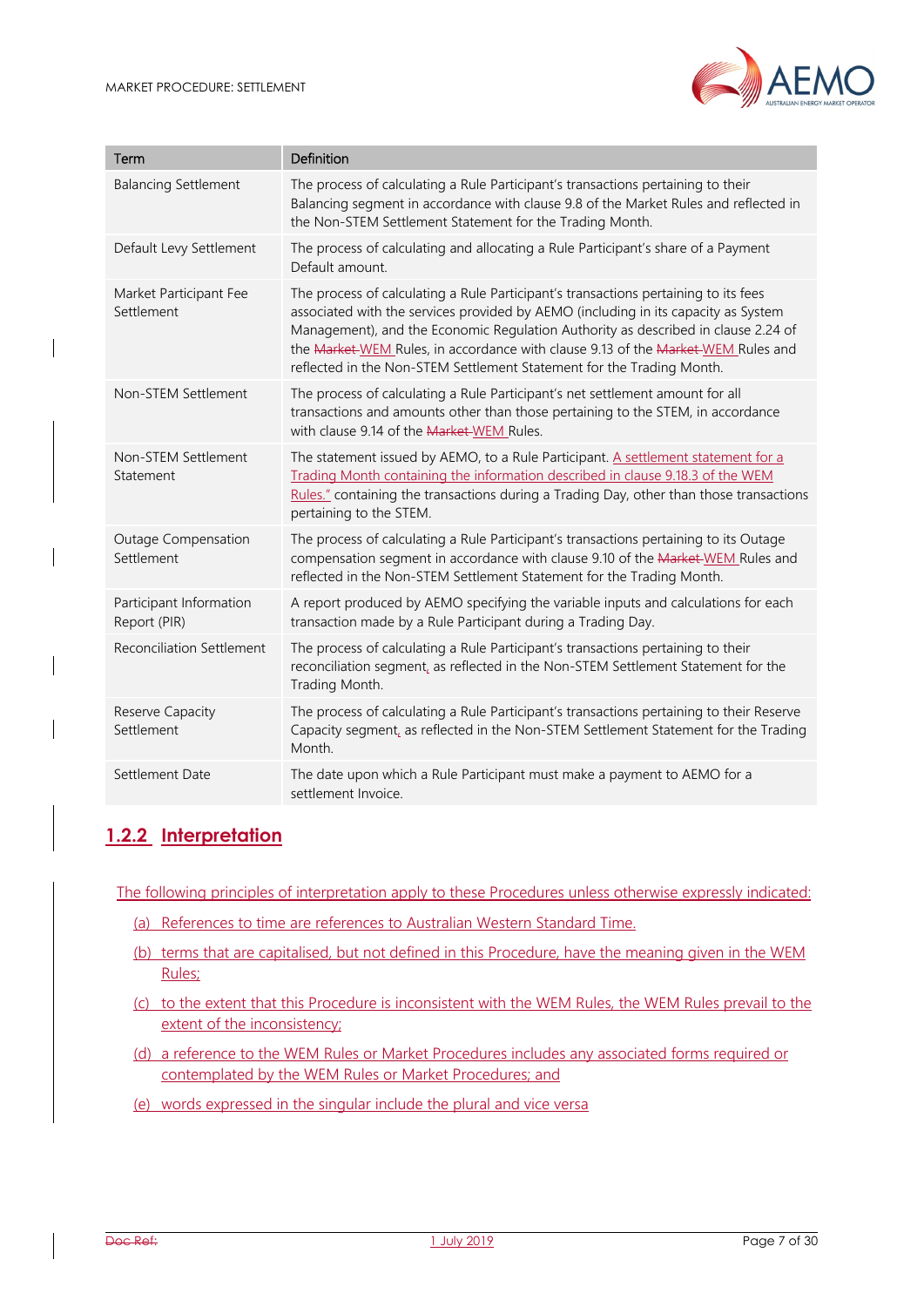

# **1.3 Related documents**

The following Market Procedures, Power System Operation Procedures and market documents (available on Market Web-Site<sup>2</sup>) provide background information to this Procedure:

| Reference               | Title                                                       |
|-------------------------|-------------------------------------------------------------|
| $\mathsf{A}$            | Market Procedure: Capacity Credit Allocation                |
| $\overline{\mathsf{B}}$ | Market Procedure: Meter Data Submissions                    |
|                         | Market Procedure: Prudential Requirements                   |
| $\mathsf{D}$            | Market Procedure: Capacity Credit Allocation                |
| E                       | Market Procedure: Individual Reserve Capacity Requirement   |
|                         | Settlement Cycle Timeline, available on the Market Web Site |
| G                       | Product Calculation Sheet, available on request             |

l

<sup>&</sup>lt;sup>2</sup> Available at http://aemo.com.au/Electricity/Wholesale-Electricity-Market-WEM/Procedures.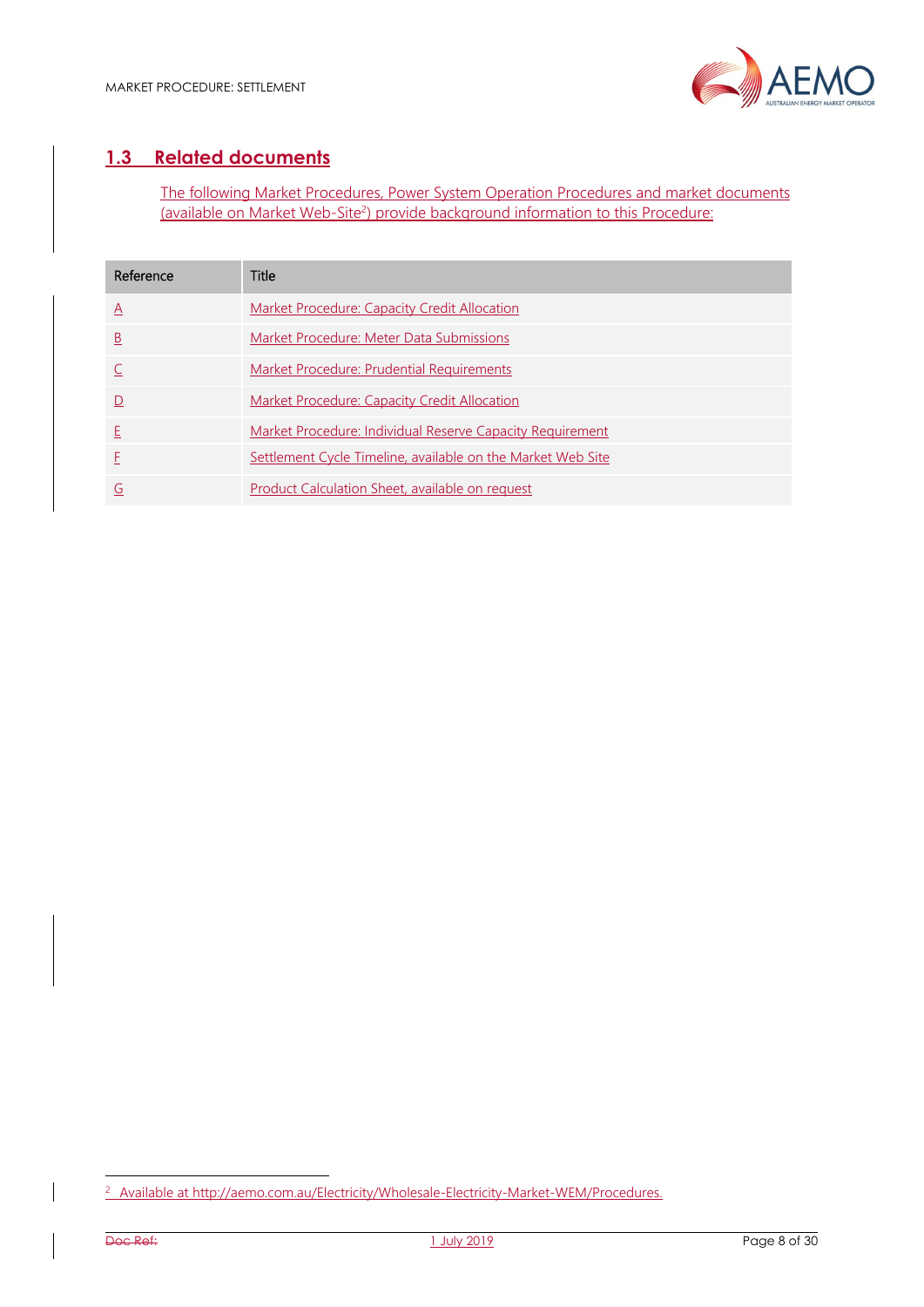

# **3.2. STEM SETTLEMENT**

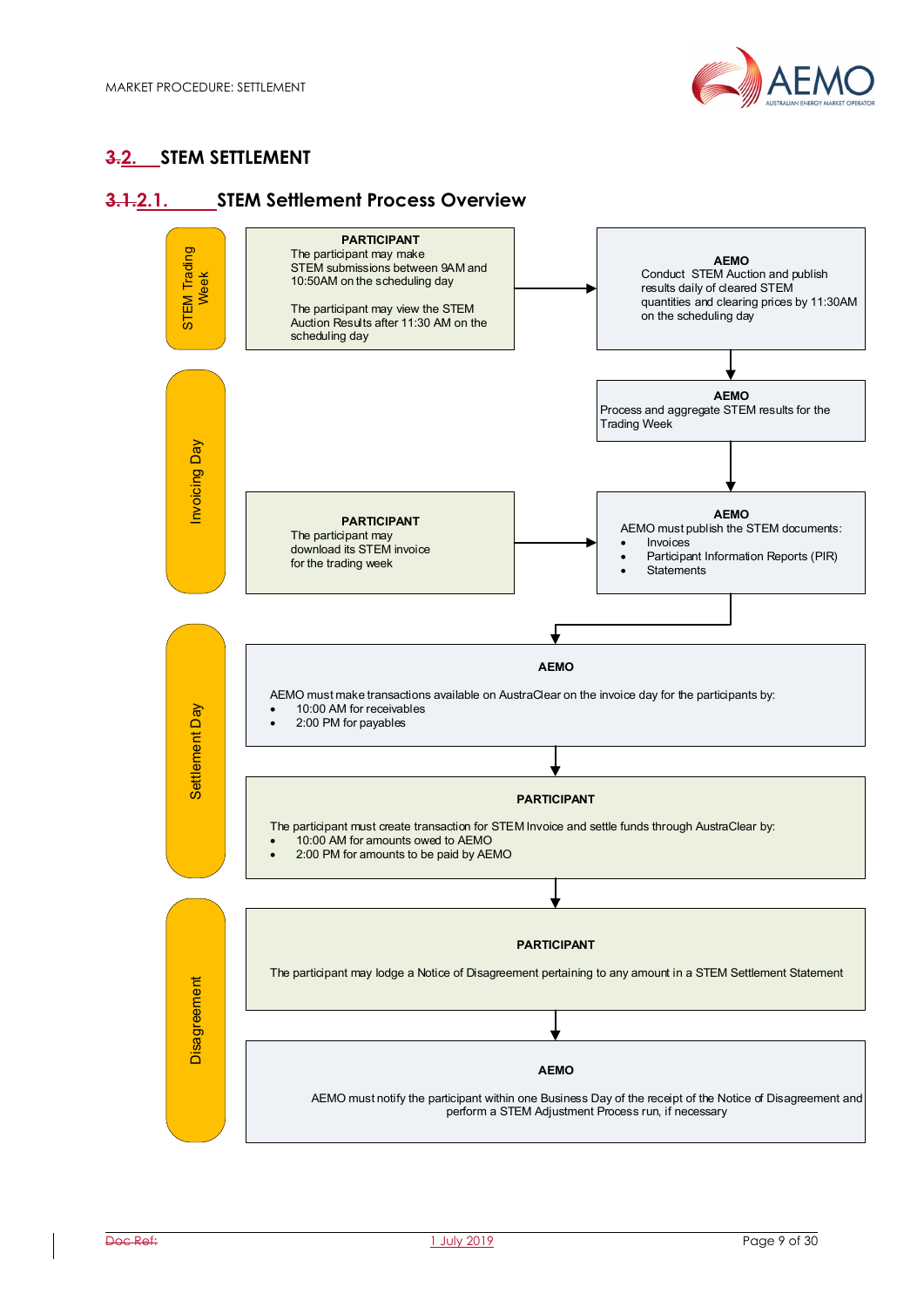

# **3.2.2.2. STEM Settlement Timeline**



**3.3.2.3. STEM Settlement Process**AEMO must settle a STEM Trading Week in accordance with the sSettlement Ccycle t<sub>Himeline</sub> [Clause 9.17.1]. The sSettlement cCycle t<sub>Himeline</sub> defines the applicable dates for each of the events for each STEM Trading Week, including:

- (a) the start of the Trading Week;
- (b) the end of the Trading Week;
- (c) the statement and Invoice date;
- (d) the Settlement Date; and
- (e) the  $d$ Disagreement  $d$ Deadline.
- 3.3.2.2.3.2. During a STEM Trading Week, a Rule Participant may make submissions and participate in the STEM. The STEM Trading Week begins at the Trading Interval commencing at 8:00 AM on Thursday and ends on the Trading Interval commencing at 7:30 AM on the following Thursday.
- 3.3.3.2.3.3. After a Trading Week, AEMO must calculate a Rule Participant's STEM ssettlement amount for a Trading Week in accordance with clause 9.6.1 of the Market WEM Rules.
- 3.3.4.2.3.4. On the first Business Day commencing after the end of a Trading Week, AEMO must issue to each Rule-Market Participant that transacted participating in the STEM **[Clause 9.16.1(a)]:** 
	- (a) a STEM Settlement Statement for each of the Trading Days in the Trading Week in accordance with step 6.1 of this Procedure;
	- (b) a STEM PIR for each of the Trading Days in the Trading Week in accordance with step 6.2; and
	- $\left\langle \epsilon \right\rangle$ (b) an Invoice for the STEM Settlement Statements in the Trading Week, referred to at step 2.3.4(a) above, in accordance with step 7.1 of this Procedure.
	- (d)(c) AEMO must also issue a STEM a STEM PIR for each of the Trading Days in the Trading Week in accordance with step 6.2 of this Procedure.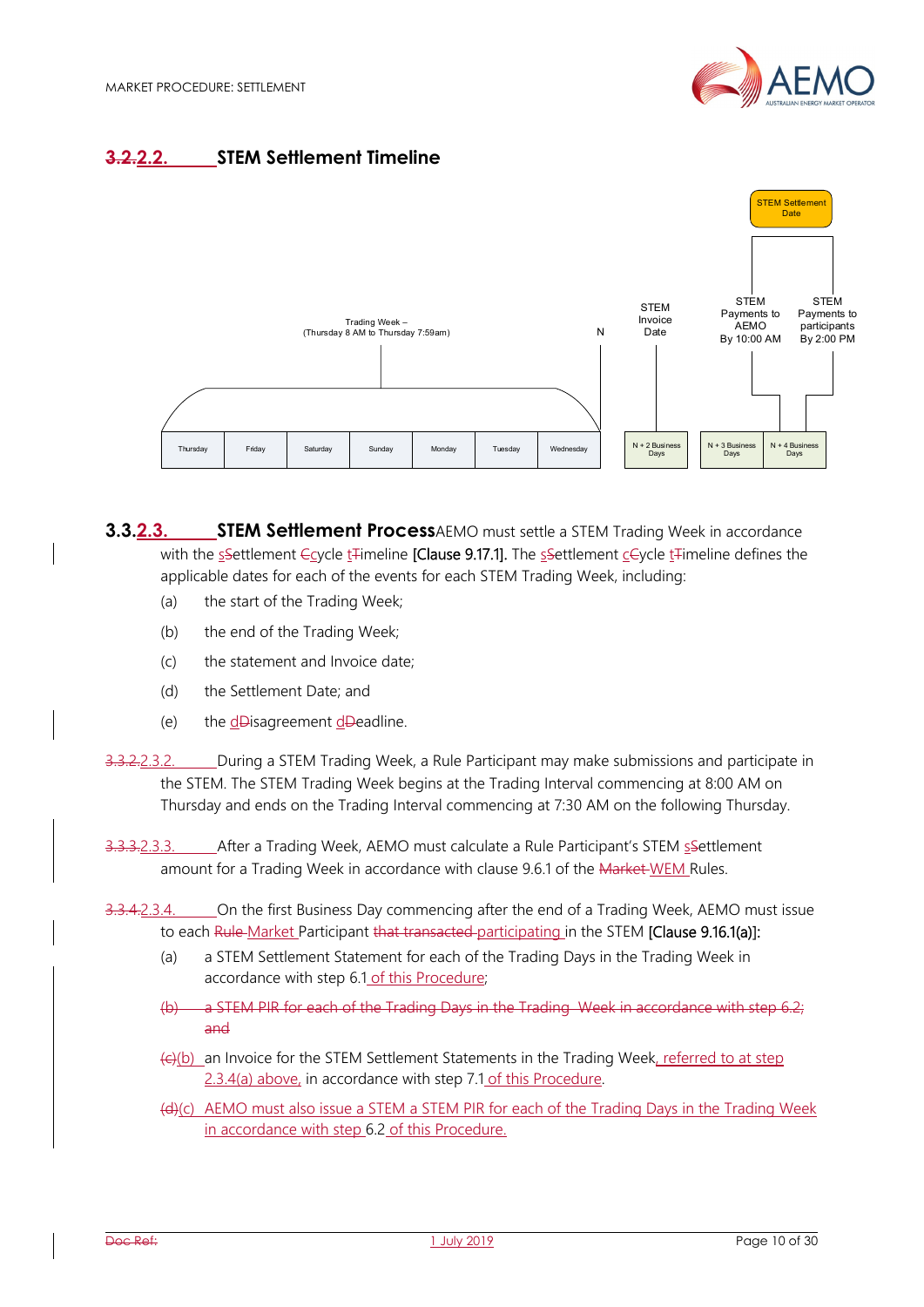- 3.3.5.2.3.5. On the second Business Day following the provision of STEM Settlement Statement, PIR and Invoice by AEMO to a Rule Participant under step 2.3.4 of this Procedure [Clause 9.22], AEMO and the Rule Participant must settle each Invoice in accordance with step 7.3.6 section 8 of this Procedure. [Clause 9.16.1(b)]
- 3.3.6.2.3.6. If a Rule-STEM Market Participant disagrees with any amount stated in the STEM Settlement Statement issued under step 2.3.4 of this Procedure, the Rule-STEM Market Participant may under clause 9.20 of the WEM Rules issue a Notice of Disagreement to AEMO by the STEM Settlement Disagreement Deadline, *[Coutlined at clause 9.16.1(c)* of the WEM Rules], in accordance with the steps in section 9 CHAPTER 9 of this Procedure. [Clause 9.17.3]

## **4.3. NON-STEM SETTLEMENT**

#### **4.1.3.1. Non-STEM Settlement Process Overview**

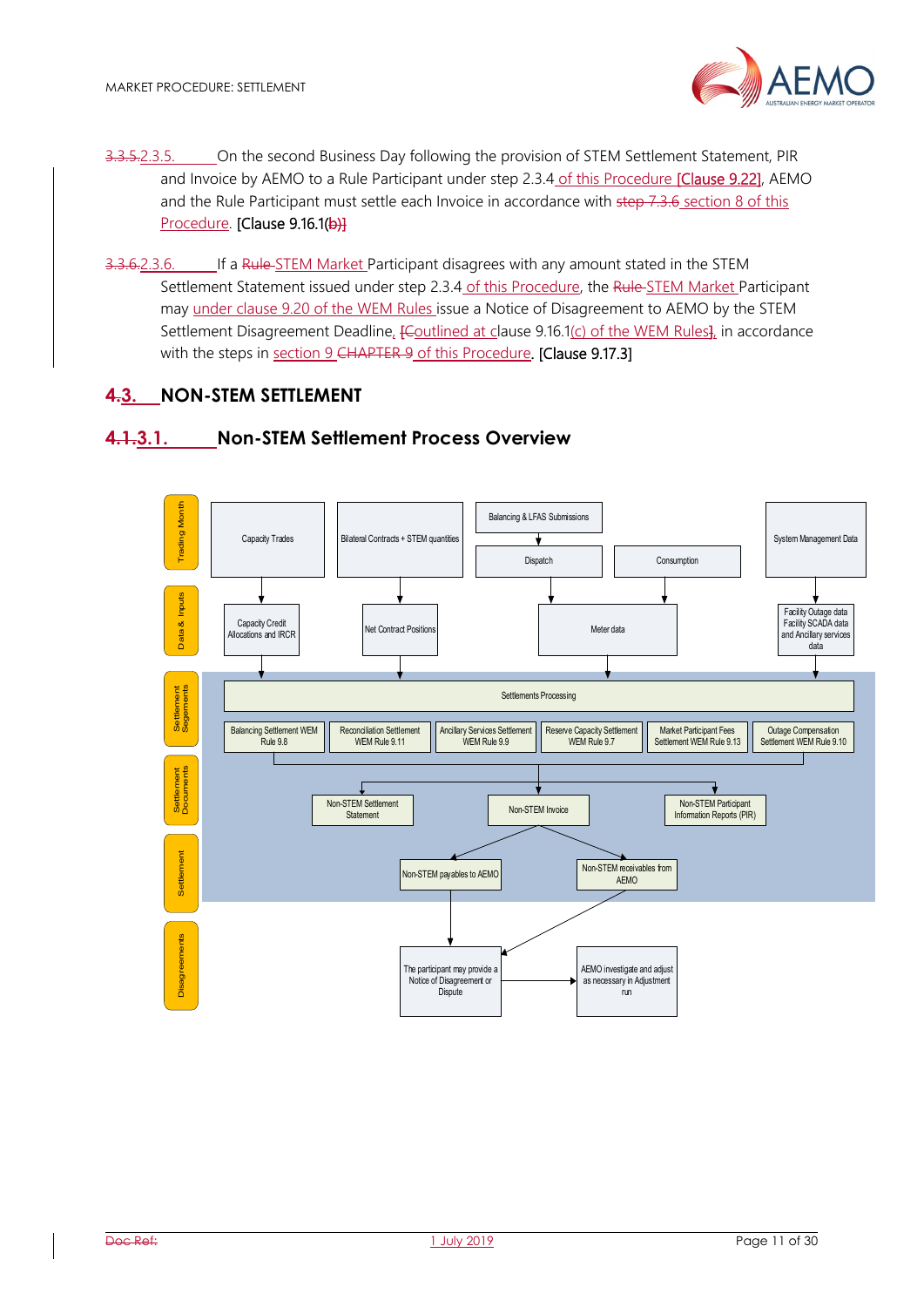



## **4.2.3.2. Example of the Non-STEM Settlement Timeline**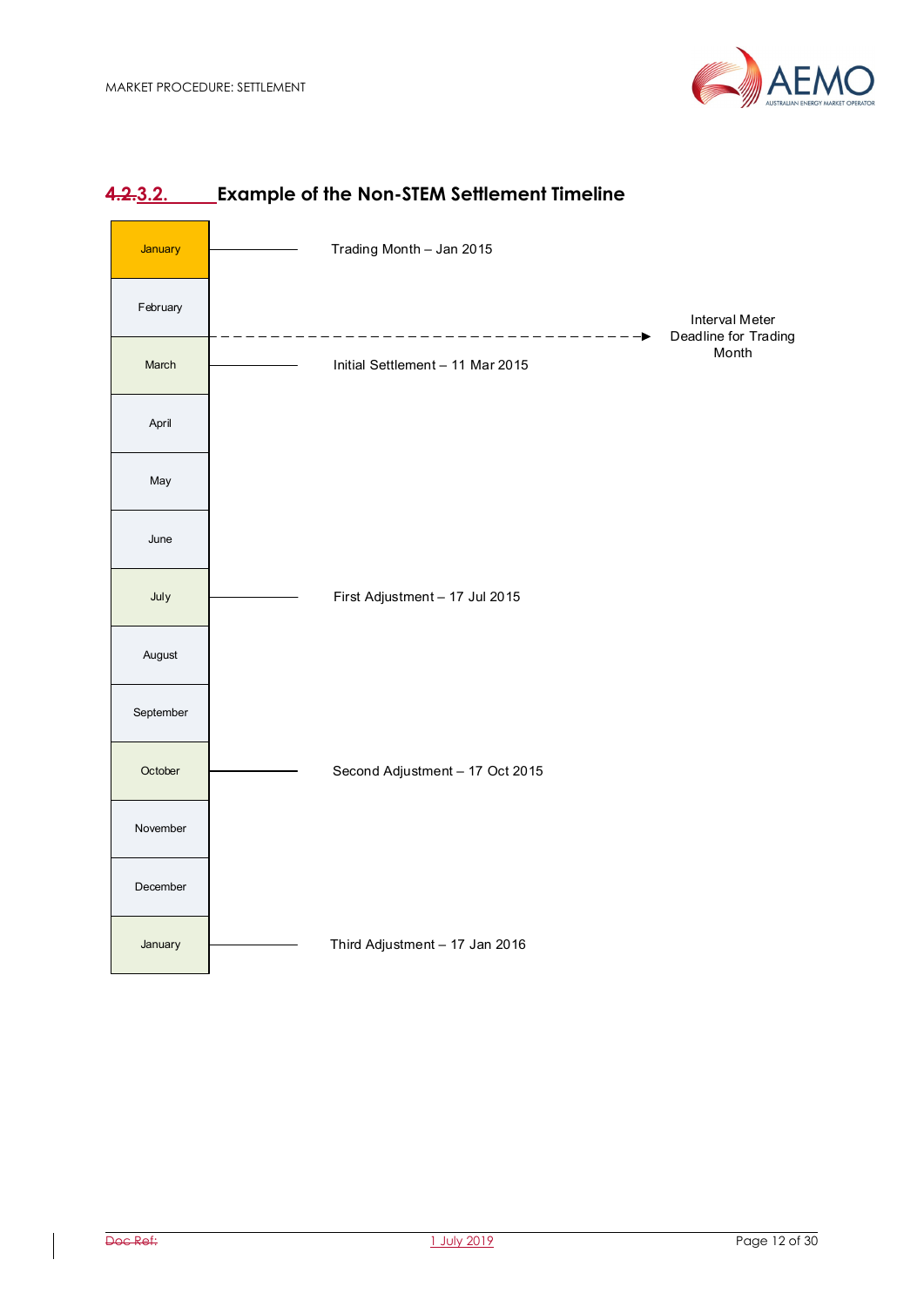

# **4.3.3.3. Non-STEM Settlement Process**

- 4.3.1.3.3.1. AEMO must process and settle all transactions, other than those undertaken in the STEM for the Trading Month, in accordance with the dates specified in the  $s$ -Settlement  $c$ -Cycle Timeline. [Clause 9.16.28.1]
- 4.3.2.3.3.2. Non-STEM Settlement calculations for the Trading Month must use the Meter Data Submissions received up to the Interval Meter Deadline for the respective Trading Month.
- 4.3.3.3.3.3. The Interval Meter Deadline occurs on the first Business Day of the second month following the month when the Trading Month commenced [Clause 9.16.2(a)]. This deadline is the date that the Metering Data Agent must provide metering data to AEMO to settle for the Trading Month-**[Clause 9.16.2(a)]**.
- 4.3.4.3.3.4. Prior to commencing the Non-STEM Settlement process for the Trading Month, AEMO must determine the Individual Reserve Capacity Requirement and the Capacity Credit Allocation for each Rule Participant in accordance with the Market Procedure: for Individual Reserve Capacity Requirements and Market Procedure: for Capacity Credit Allocation.
- 4.3.5.3.3.5. AEMO must use the following information when calculating the Non-STEM Settlement amount [Clause 9.3.1]:
	- (a) the Ancillary Service, and  $\Theta$ outage  $\subseteq$  Compensation ssettlement data described in clause 3.22 of the Market WEM Rules;
	- (b) the Reserve Capacity  $s$ -Settlement data described in clause 4.29 of the Market-WEM Rules; and
	- (c) the Eenergy Mmarket  $s$ Settlement data described in clause 6.21 of the Market WEM Rules.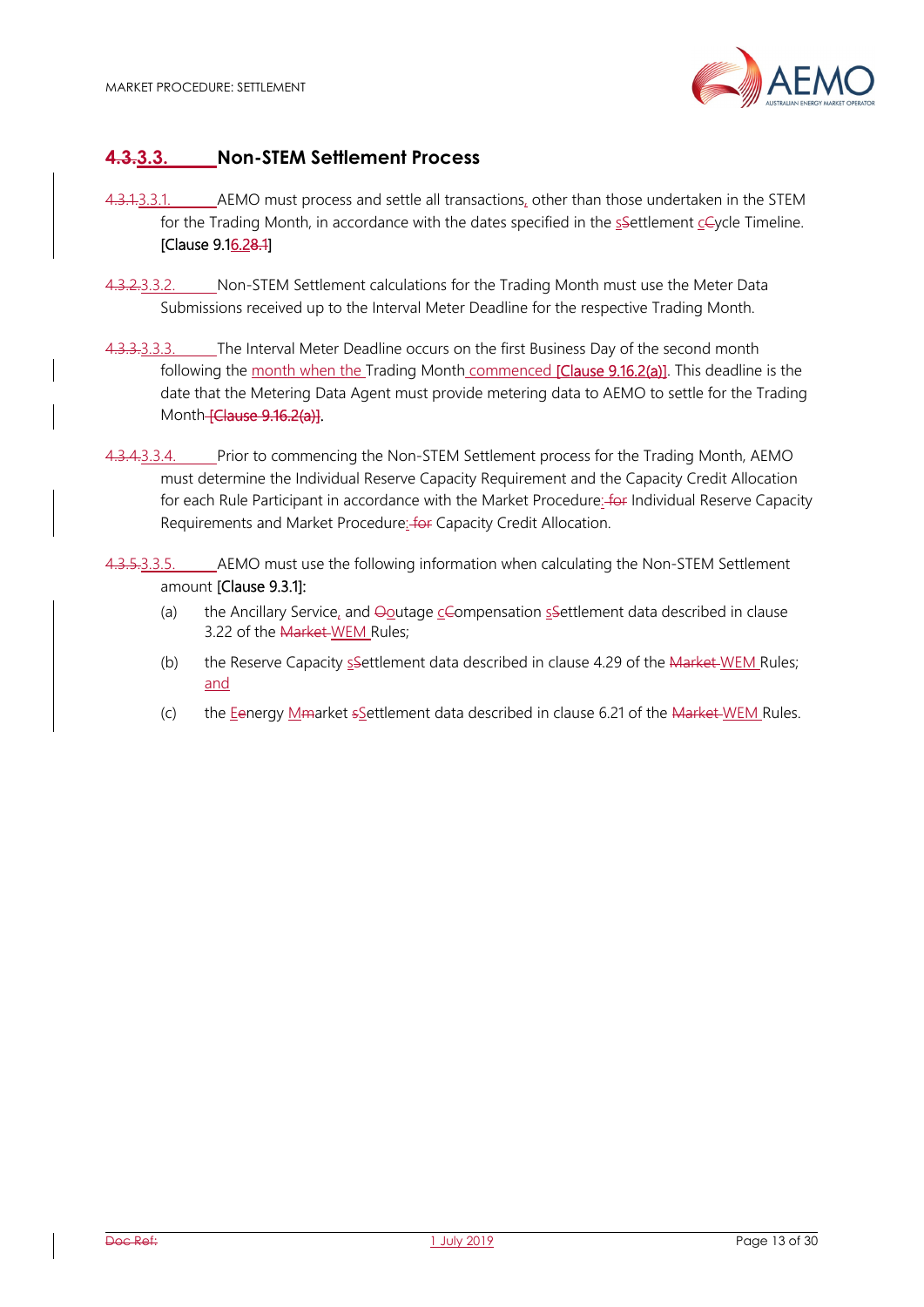

- 4.3.6.3.3.6. AEMO must issue a Non-STEM Settlement Statement for the Trading Month, the date must be not less than three Business Days and not more than no later than five Business Days after the Interval Meter Deadline [Clause 9.16.2(c)].
- 4.3.7.3.3.7. AEMO must issue a Non-STEM Settlement Invoice for the Trading Month on the sixth Business Days of the second month following the month in which the Trading Month being settled commenced after the Interval Meter Deadline [Clause 9.16.2(d)].
- 4.3.8.3.3.8. AEMO and Rule Participants must settle the amounts stated in the Non-STEM Settlement Invoice issued in accordance with step 3.3.7 of this Procedure, on the eighth-seventh Business Day after the Interval Meter Deadline, and provide payment in accordance with the steps in stepection 8.1 of this Procedure [Clause 9.16.2(e)].
- 4.3.9.3.3.9. If a Rule Participant disagrees with any amount stated in the Non-STEM Settlement Statement issued in step 3.3.6 of this Procedure, the Market Rule Participant may issue a Notice of Disagreement to AEMO by the Non-STEM Settlement Disagreement Deadline in accordance with the steps in section 9 of this Procedure [Clause 9.18.4].

# **4.4.3.4. Non-STEM Settlement Segments**

- 4.4.1.3.4.1. AEMO must process and calculate all transactions other than those undertaken in the STEM for the Trading Month and attribute them to each of the following Non-STEM Settlement segments:
	- (a) Balancing Settlement (refer to section 3.5 of this Procedure);
	- (b) Reconciliation Settlement (refer to section 3.6 of this Procedure);
	- (c) Ancillary Service Settlement (refer to section 0 of this Procedure);
	- (d) Reserve Capacity Settlement (refer to section 3.8 of this Procedure);
	- (e) Market Participant Fee Settlement (refer to section 3.9 of this Procedure); and
	- (f) Outage Compensation Settlement (refer to section 3.10 of this Procedure).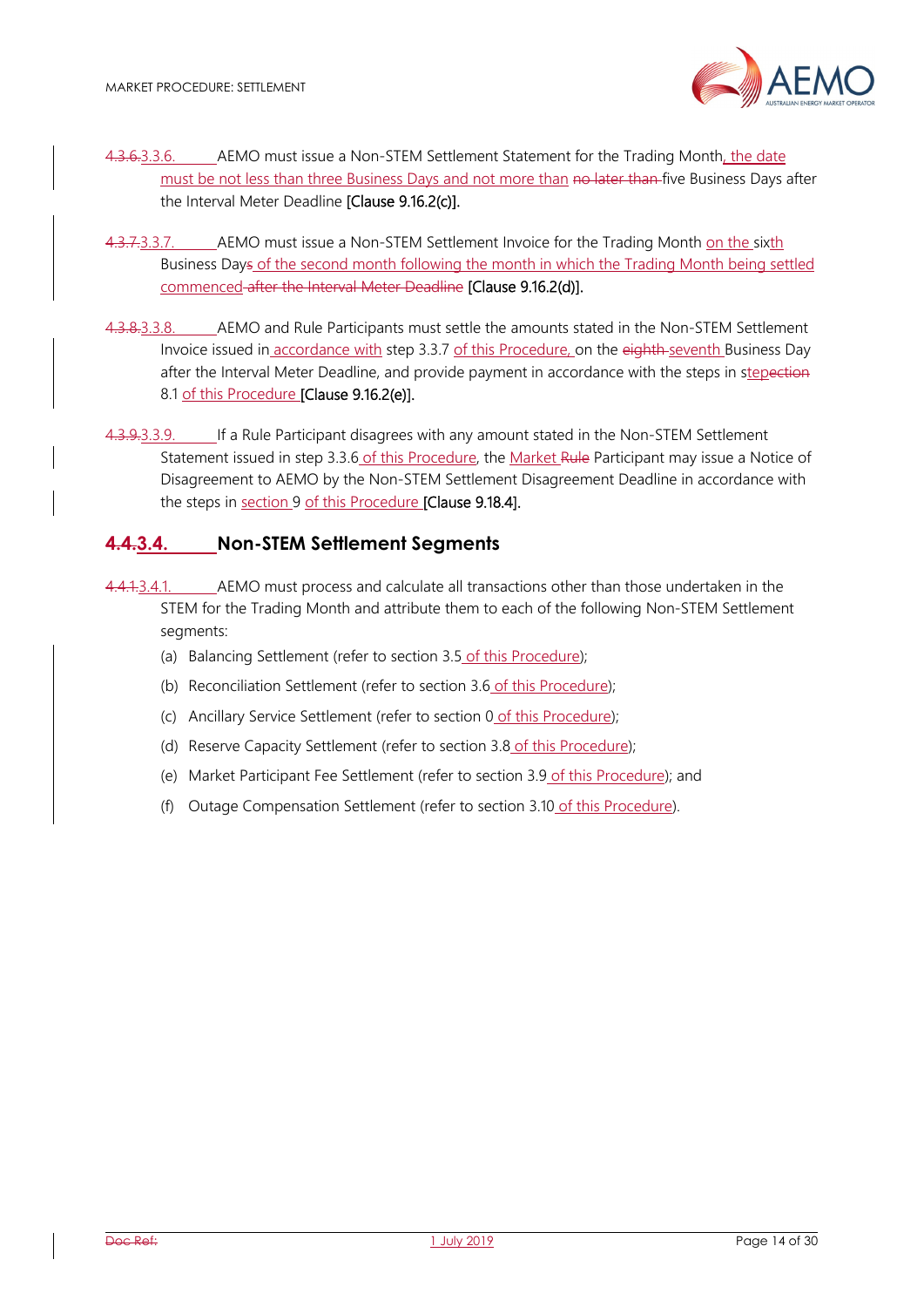4.4.2.3.4.2. AEMO must commence calculations of each Non-STEM Settlement segment after the Interval Meter Deadline, andDeadline and complete the calculations not less than three Business Days and not more than five Business Days after the Interval Meter Deadline forof the Trading Month [Clause 9.16.2(c)].

#### **4.5.3.5. Balancing Settlement**

- 4.5.1.3.5.1. AEMO must calculate each Market Rule Participant's Balancing Settlement amount for each Trading Interval of the Trading Month, in accordance with clause 9.8.1 of the Market WEM Rules.
- 4.5.2.3.5.2. AEMO must calculate the payment for dispatch of any Demand Side Programmes and Dispatchable Loads dispatched by AEMO (in its capacity as System Management) based on the Consumption Decreased Price Standing Data price specified by the Rule Market Participant in the WEMS in accordance with Appendix 1 clause 6.17.6 of the Market WEM Rules.
- 4.5.3.3.5.3. AEMO must calculate payments for generators dispatched Out of Merit for constrained on or constrained off compensation payments in accordance with clause 6.17.3, 6.17.4, 6.17.5 and 6.17.5A of the Market WEM Rules.
- 4.5.4.3.5.4. AEMO must calculate the monthly sum of each Rule Participant's Balancing Settlement amounts to determine the net Non-STEM Settlement amount for the Trading Month in accordance with step 3.11.1 of this Procedure.

#### **4.6.3.6. Reconciliation Settlement**

- 4.6.1.3.6.1. AEMO must calculate each Rule Market Participant's share of the Reconciliation Settlement segment for the Trading Month, in accordance with clause 9.11.1 of the Market WEM Rules.
- 4.6.2.3.6.2. AEMO must allocate the costs of the Reconciliation Settlement segment to each Market Participant based on its consumption share, to pay for the following:
	- a) Balancing Settlement segment imbalance for the Trading Month;
	- b) constrained on and constrained off compensation payments;
	- c) differences in average marginal losses, from actual marginal losses;
	- d) dispatch of any Demand Side Programmes and; Dispatchable Loads; and
	- e) shortfall in payment for Load Rejection Reserve Service, System Restart Service and Dispatch Support Service for the Trading Month.
- 4.6.3.3.6.3. AEMO must calculate determine the consumption share for each Market Customer Participant in each Trading Monthbased on its monthly energy usage, in accordance with clause 9.3.7 of the Market-WEM Rules.
- 4.6.4.3.6.4. AEMO must use the calculated monthly value of each Rule Participant's Reconciliation Settlement amount to determine the net Non-STEM Settlement amount for the Trading Month in accordance with step 3.11.1 of this Procedure.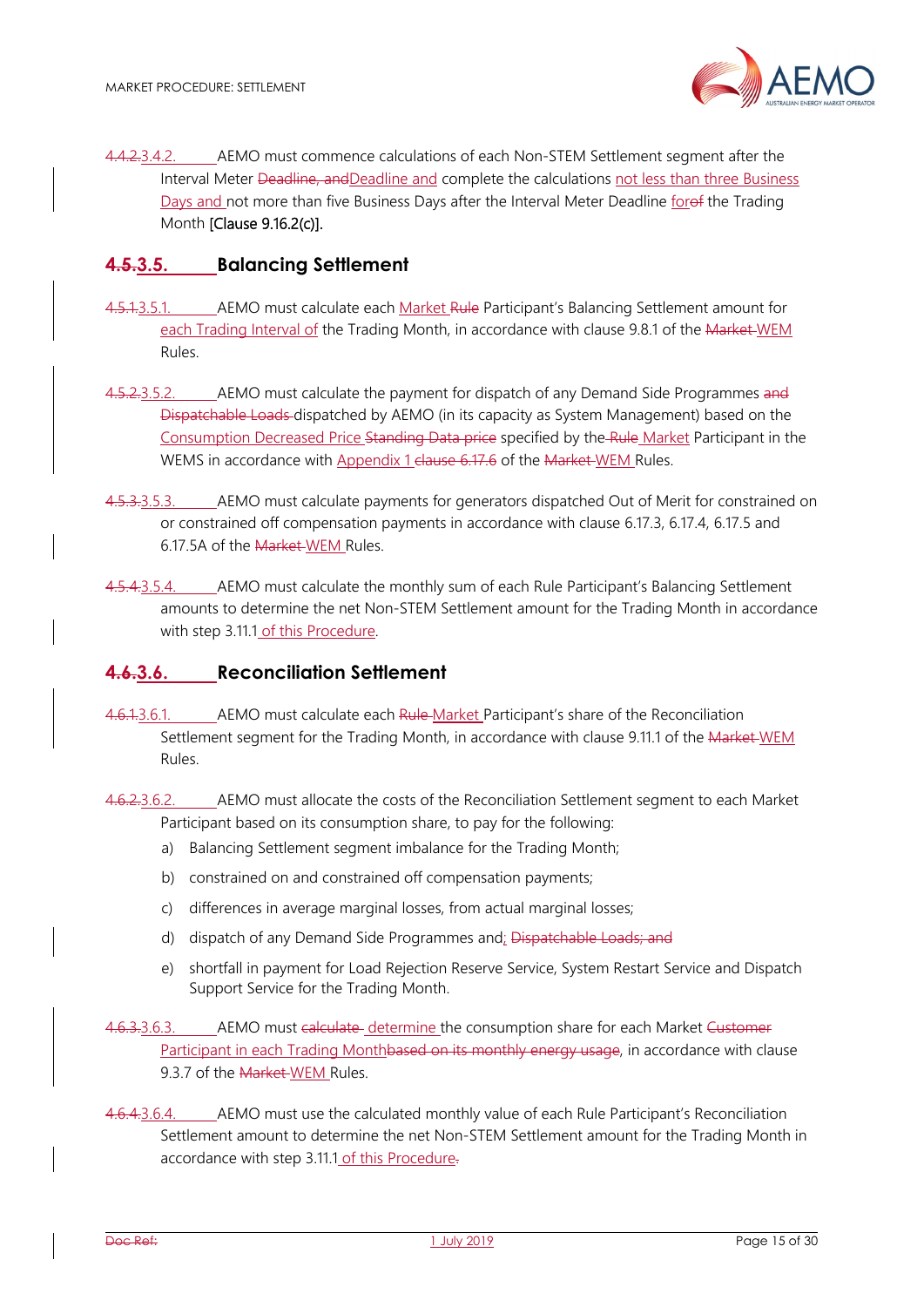

# **4.7.3.7. Ancillary Services Settlement**

- 4.7.4.3.7.1. AEMO must calculate each Rule Participant's share of the Ancillary Services Settlement segment for the Trading Month, in accordance with clause 9.9.1 of the Market-WEM Rules.
- 4.7.2.3.7.2. AEMO must allocate the costs of Ancillary Services s Settlement segment for the Trading Month, to each Rule Participant, based on its consumption share in accordance with clause 9.9.1 of the Market WEM Rules.
- 4.7.3.7.3. AEMO must calculate the Verve Energy Synergy Ancillary Service provider payment for the Trading Month, in accordance with clause 9.9.1 of the Market WEM Rules.
- 4.7.4.3.7.4. AEMO must calculate the *"ASP\_Payment"* to pay for contracted Ancillary Services provided by a Rule Participant, which is not Verve Energy Synergy, for the Trading Month, in accordance with clause 9.9.3 of the Market-WEM Rules.
- 4.7.5.3.7.5. AEMO must calculate the *"LF\_Market\_Payment"* to pay a Rule Participant for providing Load Following Services to maintain system frequency, for the Trading Month, in accordance with clause 9.9.2(d) of the Market WEM Rules.
- 4.7.6.3.7.6. AEMO must calculate the "LF Capacity Cost Share" for each Rule Participant, based on its market share of metered quantities for Non-Scheduled Generators, Non-Dispatchable and Interruptible Loads, for the Trading Month, in accordance with clause 9.9.2(p) of the Market WEM Rules.
- 4.7.7.3.7.7. AEMO must calculate the *"LF\_Market\_Cost\_Share"* for each Rule Participant, based on its market share of metered quantities for Non-Scheduled Generators, Non-Dispatchable and Interruptible Loads, for the Trading Month, in accordance with clause 9.9.2(n) of the Market WEM Rules.
- 4.7.8.3.7.8. AEMO must calculate the *"SR\_Availability\_Cost\_Share"* for each Market Generator, based on its proportion of deemed risk that its generator(s) imposes on the system, for the Trading Month, in accordance with clause 9.9.2(I) of the Market WEM Rules.
- 4.7.9.3.7.9. AEMO must update the allocate-costs in the settlement system for each Trading Month to each Market Customer for Load Rejection Reserve Service, System Restart Service and Dispatch Support Service in accordance with clause 3.22.1 of the Market-WEM Rules. The allocation is based on the consumption share for the Trading Month in accordance with clauses 9.9.1 and 9.3.7 of the Market WEM Rules.
- 4.7.10.3.7.10. AEMO must use the calculated monthly value of each Rule Participant's Ancillary Service Settlement amount to determine the net Non-STEM Settlement amount for the Trading Month in accordance with step 3.11.1 of this Procedure.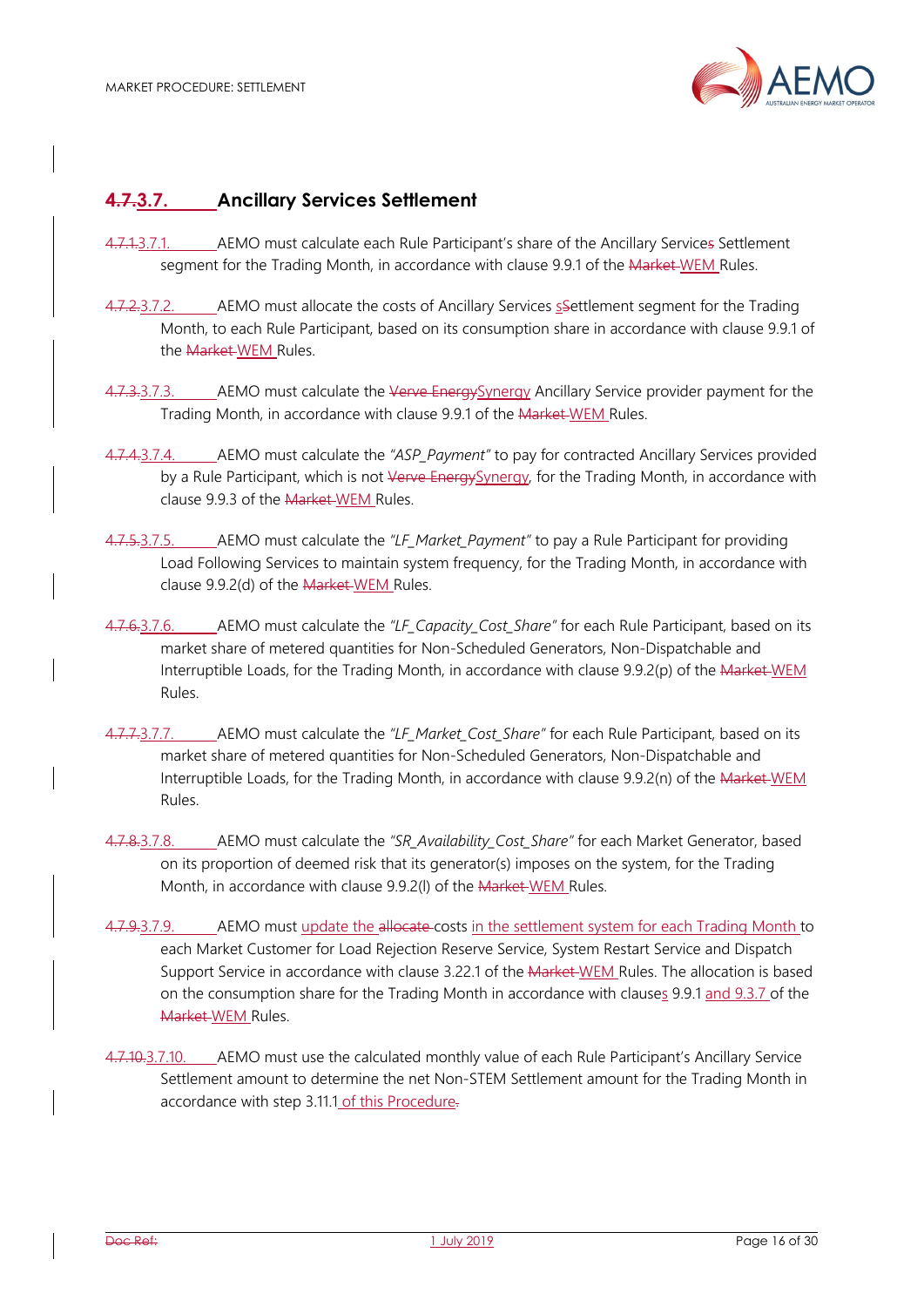

## **4.8.3.8. Reserve Capacity Settlement**

- 4.8.1.3.8.1. AEMO must calculate and allocate each Rule Participant's share of the Reserve Capacity Settlement segment for the Trading Month, in accordance with clause 9.7.1 of the Market WEM Rules.
- 4.8.2.3.8.2. \_\_\_\_\_ AEMO must calculate the quantity and amount payable for any uncontracted Capacity Credits not covered by Special Price Arrangements and which are not allocated to another Rule Participant for the Trading Month and apply the Monthly Reserve Capacity Price.
- 4.8.3.3.8.3. AEMO must calculate the quantity and amount payable for contracted Capacity Credits covered by Special Price Arrangements and which are not allocated to another Rule Participant for the Trading Month and apply the Monthly Special Reserve Capacity Price.
- 4.8.4.3.8.4. AEMO must calculate the Trading Interval Capacity Cost Refund payable to AEMO by a Rule Participant for the Trading Month, in accordance with clause 4.26.2F of the Market WEM Rules.
- 4.8.5.3.8.5. AEMO must calculate the Intermittent Load Refund payable to AEMO by a Rule Participant for each Intermittent Load registered, for the Trading Month, in accordance with 4.28A.1 of the Market WEM Rules.
- 4.8.6.3.8.6. AEMO must calculate the  $\frac{1}{2}$ Supplementary  $\frac{1}{2}$ Cepacity  $\frac{1}{2}$ Payment to be made by AEMO to a Rule Participant for the supplementary capacity provided for the Trading Month, in accordance with the Supplementary Capacity Contract under clause 4.24.13 of the Market-WEM Rules.
- 4.8.7.3.8.7. AEMO must calculate the t<sub>re</sub>argeted Reserve Capacity Cost payment as defined under clause 4.28.1(a), for the cost of Reserve Capacity to be shared amongst those Market Customers who have not had sufficient Capacity Credits allocated to them for the Trading Month. AEMO must allocate the t<sub>T</sub>arget Reserve Capacity Cost to each Market Customer in accordance with clause 4.28.3 of the Market WEM Rules.
- 4.8.8.3.8.8. AEMO must calculate the sShared Reserve Capacity Cost amount for the Trading Month and allocate it to Market Customers in accordance with clause 4.28.4 of the <del>Market W</del>EM Rules.
- 4.8.9.3.8.9. AEMO must calculate the *"LF\_Capacity\_Cost"* as the total Load Following Service capacity payment to be paid by a Rule Participant to AEMO for the Trading Month, in accordance with clause 9.9.2(q) of the Market-WEM Rules.
- 4.8.10.3.8.10. AEMO must use the calculated monthly value of each Rule Participant's Reserve Capacity Settlement amount to determine the net Non-STEM Settlement amount for the Trading Month, in accordance with step 3.11.1 of this Procedure.

# **4.9.3.9. Market Participant Fee Settlement**

4.9.1.3.9.1. AEMO must calculate each Rule Participant's share of the Market Participant Fee Settlement segment for the Trading Month, in accordance with clause 9.13.1 of the Market WEM Rules.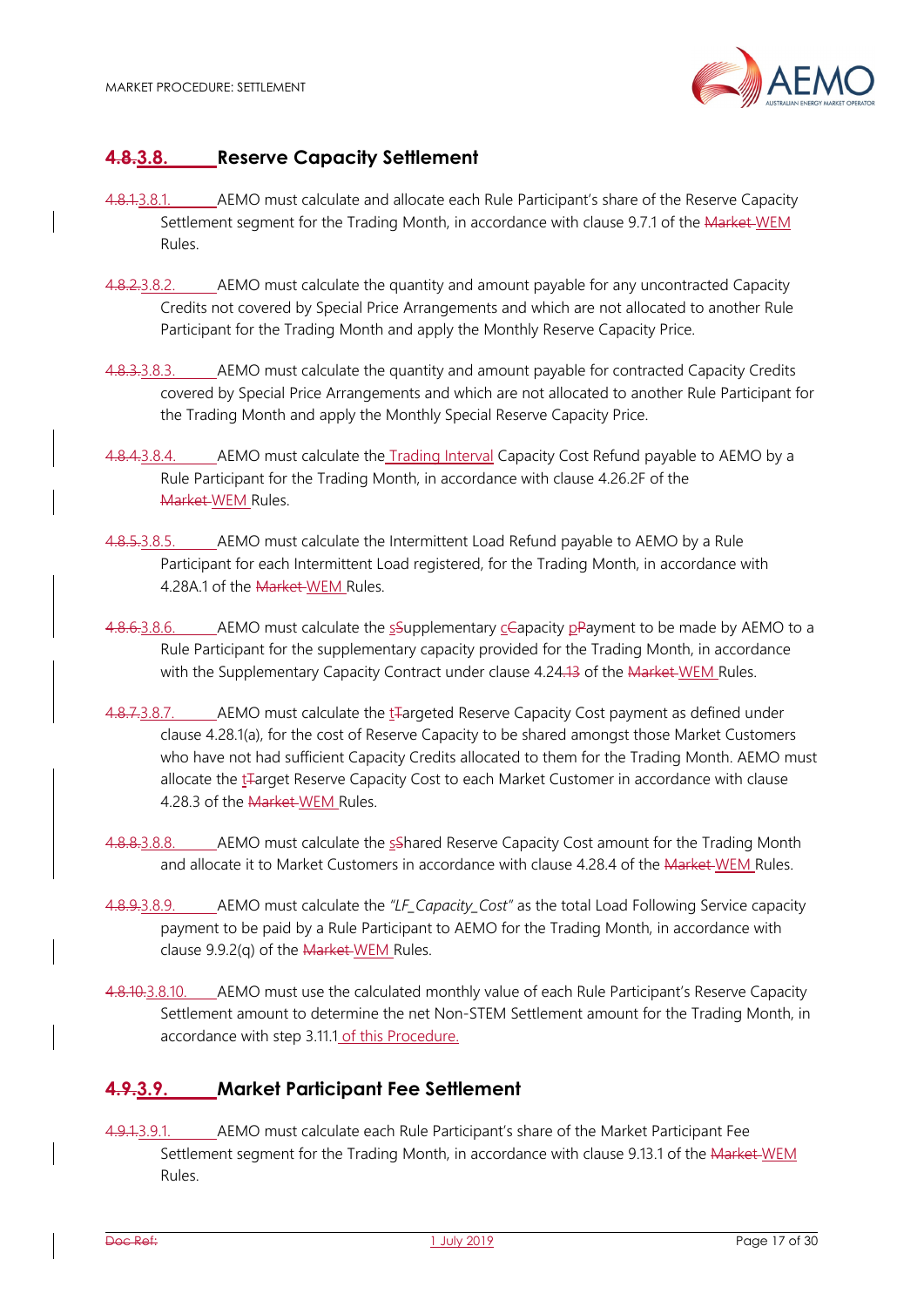

- 4.9.2.3.9.2. AEMO must charge a Market Participant Market Fees, System Management Fees and Regulator Fees for the Trading Month, determined under clause 2.24.2 of the Market-WEM Rules.
- 4.9.3.3.9.3. AEMO must allocate each Rule Participant's share of the Market Participant Fee Settlement segment for the Trading Month, on the basis of the quantity of energy generated and consumed by the Market Participant, in accordance with clause 9.13 of the Market WEM Rules.
- 4.9.4.3.9.4. AEMO must use the monthly value of each Market Participant's Market Participant Fee Settlement amount to determine the net Non-STEM Settlement amount for the Trading Month in accordance with step 3.11.1 of this Procedure..

## **4.10.3.10. Outage Compensation Settlement**

- 4.10.1.3.10.1. \_\_\_\_\_ AEMO must calculate each Market Participant's share of the Outage Compensation Settlement segment, for the Trading Month, in accordance with 9.10.1 of the Market-WEM Rules.
- 4.10.2.3.10.2. AEMO must determine the Outage Ceompensation Settlement amount in accordance with clause 3.19.12(e) of the Market-WEM Rules.
- 4.10.3.3.10.3. AEMO must allocate each Market Participant's share of the Outage Compensation Settlement segment for the Trading Month, on the basis of the consumption share for the Trading Month, in accordance with 9.10.1 of the Market WEM Rules.
- 4.10.4.3.10.4. AEMO must use the monthly value of each Market Participant's Outage Compensation Settlement amount to determine the net Non-STEM Settlement amount for the Trading Month in accordance with step 3.11.1 of this Procedure.

## **4.11.3.11. Net Non-STEM Settlement**

- 4.11.1.3.11.1. AEMO must calculate the net Non-STEM Settlement amount for each Rule Participant, for the Trading Month, in accordance with clause 9.14.1 of the Market-WEM Rules.
- 4.11.2.3.11.2. AEMO must issue a Non-STEM Settlement Statement and a PIR for each Non-STEM Settlement segment amount in accordance with the steps in section 6.1 and section 6.2 of this Procedure.
- 4.11.3.3.11.3. AEMO must issue an Invoice to each Market Participant for the net Non-STEM Settlement amount in accordance with the steps in section 7.1 of this Procedure.
- 4.11.4.3.11.4. AEMO and Market Participants must settle the net Non-STEM Settlement amount, for the Trading Month, on the Settlement Date specified on the ssettlement ceycle t<sub>rimeline</sub>.

## **5.4. ADJUSTMENT PROCESS**

#### **5.1.4.1. Adjustments**

5.1.1.4.1.1. AEMO must undertake thean Adjustment Process for a STEM sSettlement if a Rule Participant lodges a Notice of Disagreement with respect to a STEM sSettlement amount and AEMO considers the STEM Settlement Statement to be inaccurate.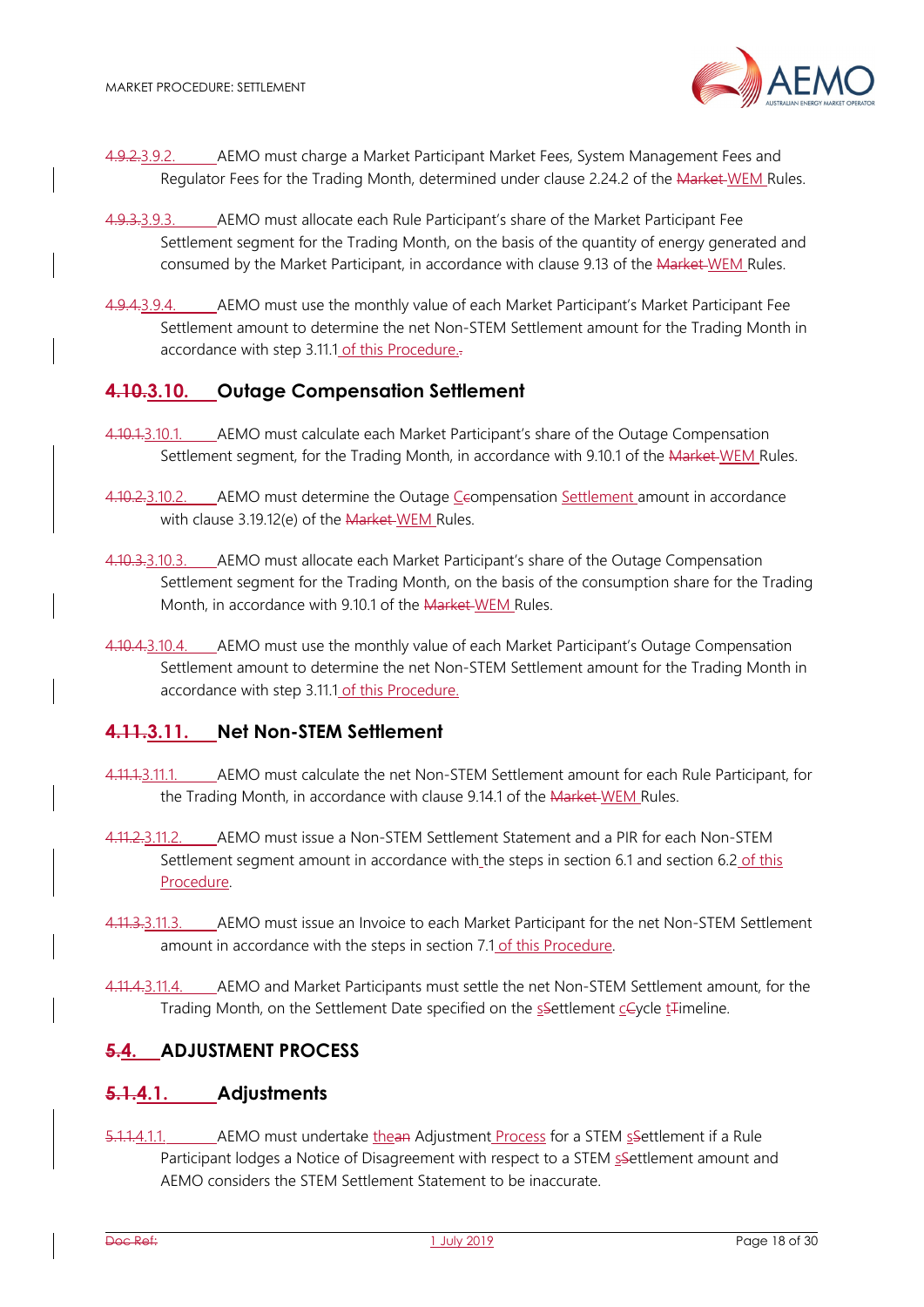

- 5.1.2.4.1.2. AEMO must undertake a monthly Adjustment Process for a Non-STEM Settlement in accordance with ssettlement ceycle t<sub>Fimeline</sub>
- 5.1.3.4.1.3. Where an Adjustment *Process* is required for a:
	- (a) STEM Settlement Statement amount, AEMO must undertake the steps in section 4.2 of this Procedure; or
	- (b) Non-STEM Settlement amount, AEMO must undertake the steps in section 4.3 of this Procedure.

#### **5.2.4.2. STEM Settlement Adjustments**

- 5.2.1.4.2.1. If AEMO undertakes a STEM sSettlement Adjustment Process under step 4.1.1 of this Procedure, AEMO must commence the Adjustment Process two Business Days after the respective STEM Settlement Disagreement Deadline for the STEM Trading Week specified by the settlement cCycle t<sub>F</sub>imeline.
- 5.2.2.4.2.2. AEMO must recalculate the amounts in the relevant STEM Settlement segments in accordance with the steps in section Error! Reference source not found. of this Procedure, after first resolving any issues that may have caused the inaccuracy in the initial STEM Settlement Statement.
- 5.2.3.4.2.3. AEMO must issue an adjusted STEM Settlement Statement and PIR to each Rule Participant no later than 20 Business Days from commencing the STEM Adjustment Pprocess and in accordance with the steps in sections 6.1 and 6.2 of this Procedure [Clause 9.16.4(b)].
- 5.2.4.4.2.4. AEMO must issue an adjusted Invoice for the Trading Week no later than two Business Days after the date of release of the adjusted STEM Settlement Statement and PIR in accordance with the steps in section 7.1 of this Procedure **[Clause 9.16.4(c)]**.
- 5.2.5.4.2.5. AEMO must calculate accrued interest on any adjusted STEM sSettlement amount in accordance with the steps in section 7.3 of this Procedure.

## **5.3.4.3. Non-STEM Settlement Adjustments**

- 5.3.1.4.3.1. When AEMO undertakes a Non-STEM Settlement Adjustment Process, AEMO must recalculate the amounts in the relevant Non-STEM Settlement segments in accordance with the steps in section 3 of this Procedure.
- 5.3.2.4.3.2. When undertaking an Adjustment Process AEMO must recalculate the amounts in the relevant Non-STEM Settlement segments taking into account any of the following information provided in relation to the previous Non-STEM Settlement Statement issued for the Trading Month that is being adjusted [Clause 9.19.1(a)].

(a) revised metering data provided by the Metering Data Agent;

(a)(b) adjustment to Non-Balancing Dispatch Instruction Payments [Clause 9.9.1A]

 $(b)(c)$  actions arising from any Notice of Disagreement;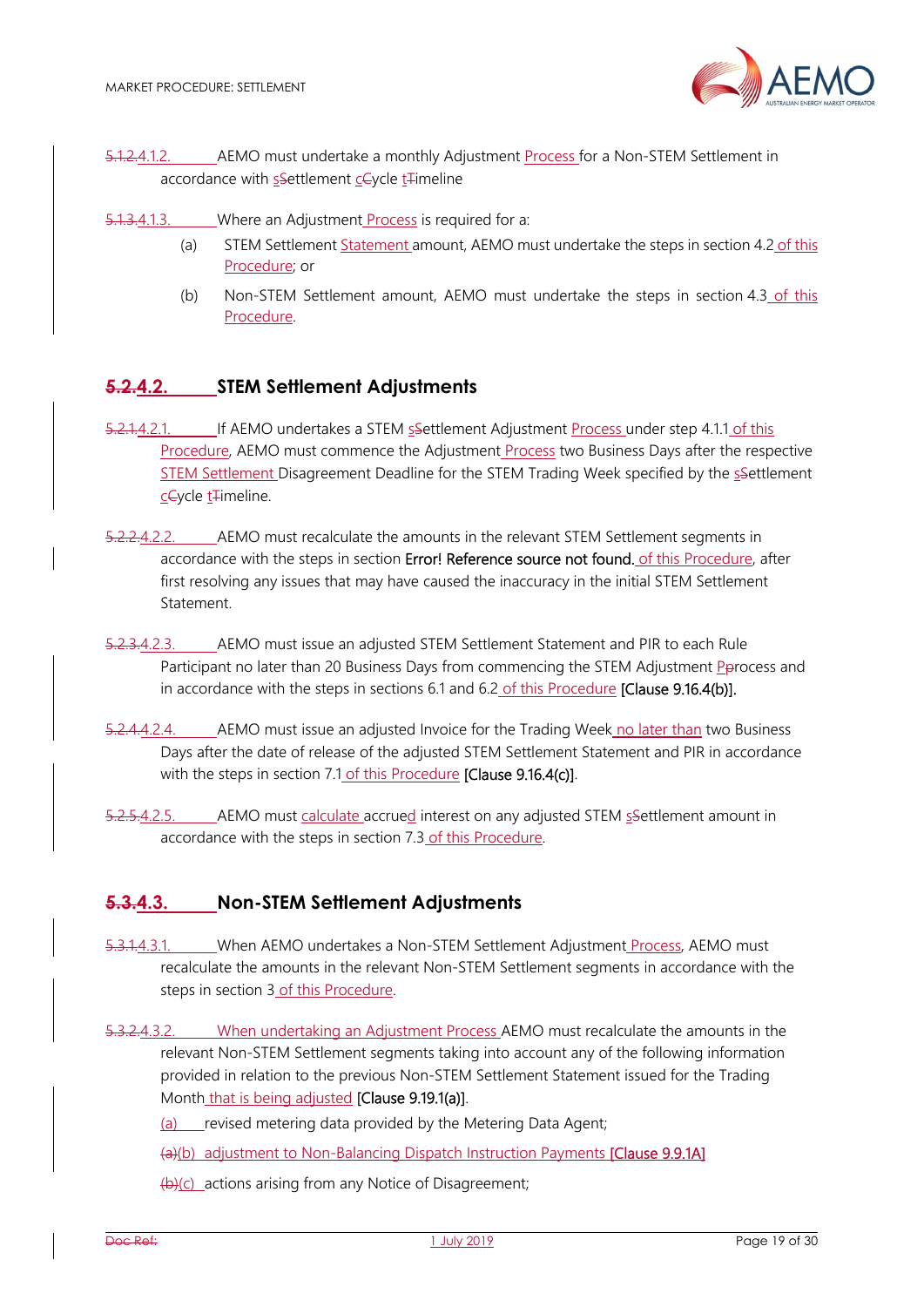

- $\left(\frac{1}{2}\right)$  the resolution of any Notice of Dispute;
- (d)(e) any determination of Out of Merit generation made in accordance with clauses 6.16A.1(b)(i), 6.16A.2(b)(i), 6.16B.1(b)(i) or 6.16B.2(b)(i) of the Market WEM Rules;
- (e)(f) revised Market Fees rate, System Management Fees rate or Regulator Fees rate [Clause  $9.16.3(d)] \div$ and
- $(f)(g)$  any adjustment required for GST purposes under clause 9.1.2 of the Market WEM Rules.
- 5.3.3.4.3.3. AEMO must follow the steps in section 3 of this Procedure to recalculate and reallocate the Non-STEM Settlement segment.
- 5.3.4.4.3.4. AEMO must issue an adjusted Non-STEM Settlement Statement and PIR no later than 20 Business Days after the date of commencement of the Adjustment Process for the respective Non-STEM Settlement Statement for a Trading Month, in accordance with the steps in sections 6.1 and 6.2 of this Procedure.
- 5.3.5.4.3.5. AEMO must issue an adjusted Non-STEM Settlement Invoice two Business Days after the Non-STEM Settlement Statement and PIR are issued in accordance with the steps in section 7.1 of this Procedure. The adjusted Invoice must only include a net amount to be paid by either the Rule Participant or AEMO to reflect the adjusted Non-STEM Settlement amount for the Trading Month. The adjusted Invoice must take into account any amount from previous Adjustments Processes made under clause 9.19 of the Market-WEM Rules.
- 5.3.6.4.3.6. AEMO must calculate accrued interest on any adjusted Non-STEM Settlement amount in accordance with the steps in section 7.3 of this Procedure.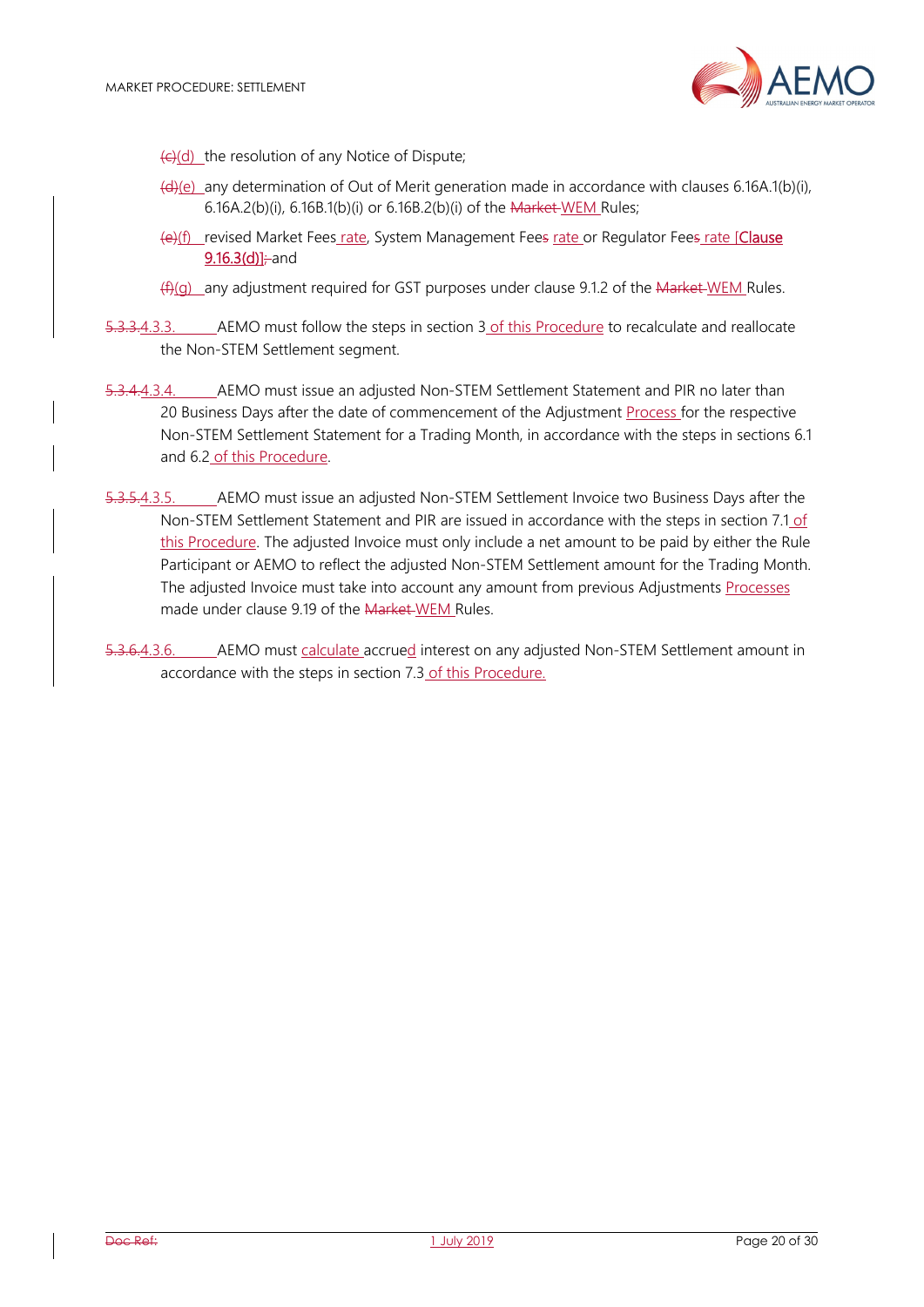

# **6.5. PAYMENT DEFAULT AND SETTLEMENT IN DEFAULT**

# **6.1.5.1. Payment Default**

- 6.1.1.5.1.1. If a Rule Participant fails to make a payment to AEMO by the Settlement Date, then AEMO must Draw Upon any Credit Support held by AEMO in accordance with the Market Procedure: for Prudential Requirements.
- 6.1.2.5.1.2. If at any time the Total Amount received by AEMO is not sufficient to settle the outstanding Invoice amount owed to AEMO, AEMO is only liable to make payments limited to the Total Amount, in accordance with clause 9.24.3A of the Market WEM Rules.
- 6.1.3.5.1.3. AEMO must apply the Total Amount in accordance with clause 9.24.3A(a) of the Market WEM Rules.
- 6.1.4.5.1.4. AEMO must notify all Rule Participants, by email, no later than 1:30 PM on the Business Day of the Payment Default, of the expected reduction in payment for the STEM Settlement or the Non-STEM Settlement amounts.

## **6.2.5.2. Receipt of Payment within Five Business Days of a Payment Default**

- 6.2.1.5.2.1. If within five Business Days of the Payment Default, the Rule Participant makes full or partial payment to AEMO with regard to the Payment Default referred to in step 5.1 of this Procedure, AEMO must, within one Business Day, apply the amount received, in accordance with clause 9.24.4 of the Market WEM Rules.
- 6.2.2.5.2.2. \_\_\_\_\_ AEMO must calculate accrued interest on any Payment Default amount in accordance with the steps in section 7.3 of this Procedure.

# **6.3.5.3. Non-payment after Five Business Days of a Payment Default**

- 6.3.1.5.3.1. If the Rule Participant has not made the payment, in full, of the Payment Default amount in step 5.1- of this Procedure, within five Business Days of the Payment Deefault, AEMO must recover, in full, the overdue amount by raising a Default Levy from allon Market Participants (other than the Rule Participant incurring the Payment [Default) [Clause 9.24.5].
- 6.3.2.5.3.2. AEMO must subsequently raise a Default Levy from all Rule Participants (other than the Rule Participant incurring the Payment Default) to cover the remaining shortfall. TheA Rule Participant Default Levy Settlement amount is calculated as: Default Levy Settlement amount =

Payment Default Amount  $\times \left[ \left( ABS(C(p,m)) \right) + \left( ABS(G(p,m)) \right) \right]$ 

 $\overline{ABS(Total\,Market\,C(p,m)) + ABS(Total\,Market\,G(p,m)) - ABS(C(d,m)) - ABS(G(d,m))}$ 

Where:

C = consumption quantities determined in accordance with Metered Schedules;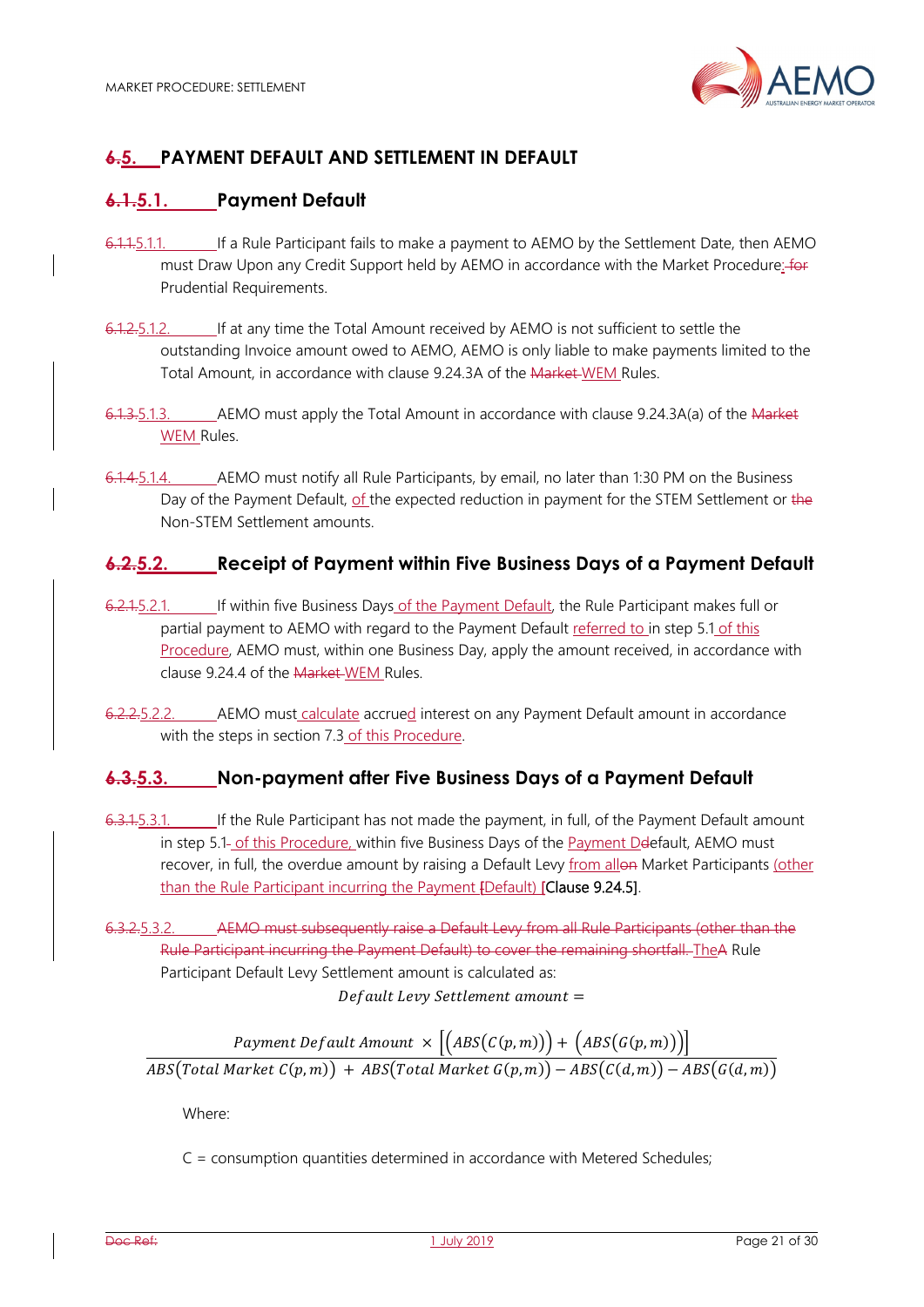

- G = generation quantities determined in accordance with Metered Schedules;
- $p =$  Rule Participant paying the Default Levy;
- d = Rule Participant incurring the Payment Default; and
- m = most recent Trading Month for which Settlement Statements were published.
- 6.3.3.5.3.3. AEMO must calculate accrued interest on any Default Levy Settlement amount in accordance with the steps in section 7.3 of this Procedure.
- 6.3.4.5.3.4. AEMO must notify each Rule Participant of the Default Levy Settlement amount, by email, within six Business Days of the Payment Default occurring.
- 6.3.5.5.3.5. AEMO must provide each Rule Participant with an Invoice pertaining to the Default Levy Settlement amount within six Business Days of the Payment Default, through the Settlement Portal in the WEMS, in accordance with the steps in section 7.1 of this Procedure.
- 6.3.6.5.3.6. A Rule Market Participant must pay the full amount in clear funds, notified by AEMO under step 5.3.4 of this Procedure, and provided in the Invoice under step 5.3.5 to AEMO by 10:00 AM, on the eighth Business Days after the date of the Payment Default. A Rule Participant must make a payment whether or not it disputes the Default Levy amount [Clause 9.24.7].
- 6.3.7.5.3.7. AEMO must allocate the total of the Default Levy Settlement amounts received under step 5.3.6 of this Procedure, by 2:00 PM on the, eighth Business Days after the date of a Payment Default, in accordance with clause 9.24.8 of the Market WEM Rules.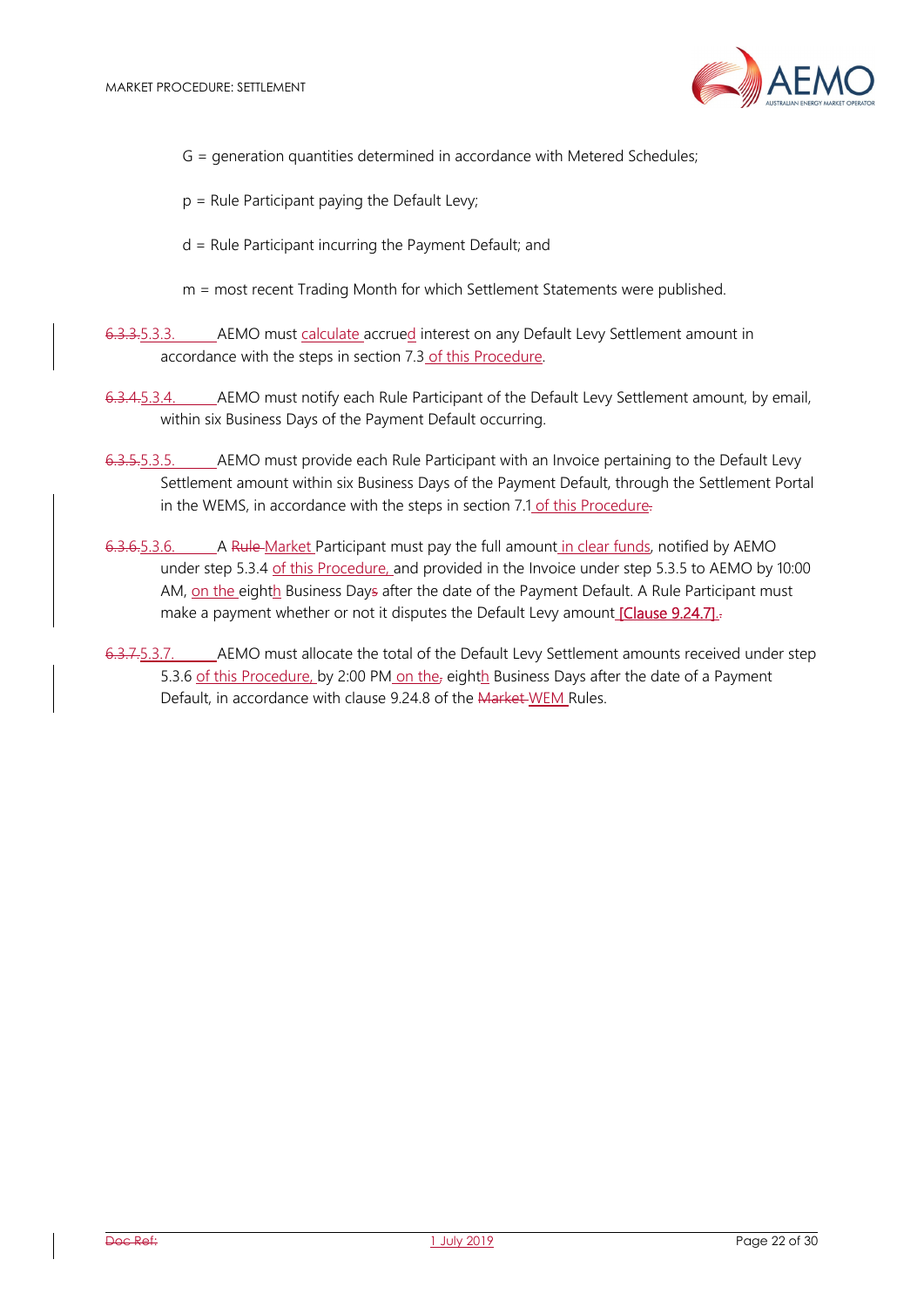

# **7.6. SETTLEMENT DOCUMENTS**

# **7.1.6.1. Settlement Statements**

- 7.1.1.6.1.1. AEMO must issue a STEM Settlement Statement and Non-STEM Settlement Statement for each Rule Participant, for each period, in accordance with the ssettlement ceycle t<sub>rimeline</sub>.
- 7.1.2.6.1.2. AEMO must provide access to each Rule Participant to the ssettlement pPortal in the WEMS.
- 7.1.3.6.1.3. Each Rule Participant must ensure it is able to view the relevant Ssettlement sStatements in the ssettlement pPortal in the WEMS.
- 7.1.4.6.1.4. AEMO must only generate a Ssettlement  $s$ Statement for the relevant Rule Participant with respect to periods in which it has obligations or undertaken transactions.
- 7.1.5.6.1.5. AEMO must, for each STEM Settlement Statement, ensure it contains the information specified in clause 9.17.2 of the Market-WEM Rules.
- 7.1.6.6.1.6. AEMO must, for each Non-STEM Settlement Statement, ensure it contains the information specified in clause 9.18.3 of the Market-WEM Rules.
- 7.1.7.6.1.7. AEMO must publish the relevant Ssettlement Sstatements through the sSettlement pPortal in the WEMS, in accordance with the ssettlement cevcle t<sub>rimeline</sub>.
- 7.1.8.6.1.8. A Rule Participant may access its relevant list of Ssettlement s Statements based on the transaction type and the date of publication through the settlement pPortal in the WEMS.

# **7.2.6.2. Participant Information Report**

- 7.2.1.6.2.1. AEMO must issue a PIR for each Rule Participant, for each STEM ssettlement period or Non-STEM Settlement period in accordance with the ssettlement cCycle t<sub>Himeline</sub>. The PIR must contain the information and settlement input variables to enable a Rule Participant to validate the settlement data.
- 7.2.2.6.2.2. AEMO must only create a PIR for the relevant Rule Participant with respect to periods in which it has obligations or undertaken transactions.
- 7.2.3.6.2.3. AEMO must publish the relevant PIRs through the ssettlement pPortal in the WEMS, in accordance with the  $s$ -Settlement  $c$ -Cycle  $t$ -Timeline.
- 7.2.4.6.2.4. A Rule Participant may access its relevant PIRs through the Ssettlement Pportal in the **WEMS**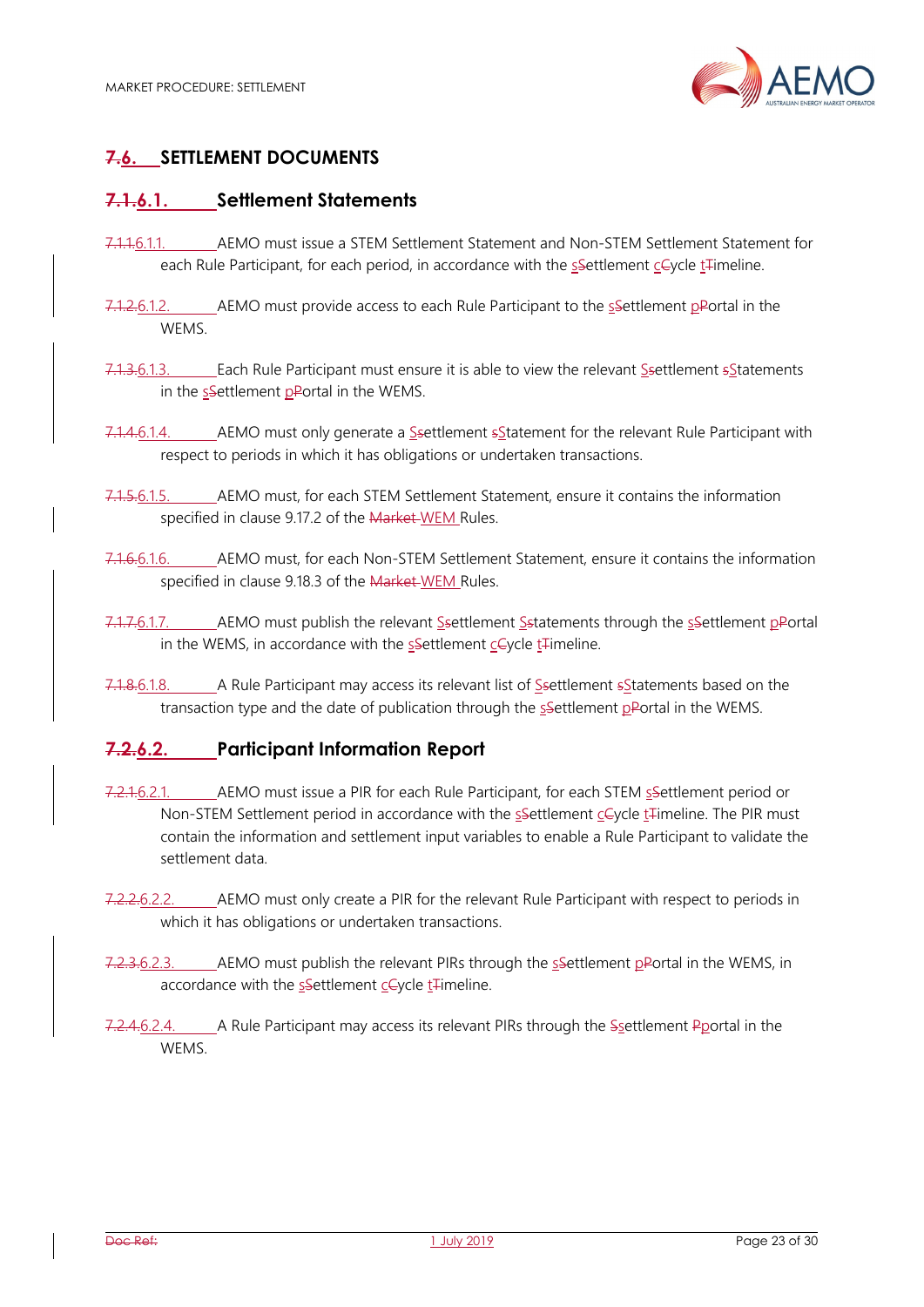

# **8.7. INVOICING AND THE APPLICATION OF GST AND INTEREST**

# **8.1.7.1. Invoicing**

- 8.1.1.7.1.1. AEMO must issue settlement Invoices for each Rule Participant, for each period, in accordance with the ssettlement cCycle t<sub>r</sub>imeline.
- 8.1.2.7.1.2. AEMO must generate a settlement Invoice for the relevant Rule Participant with respect to periods in which it has obligations or undertaken transactions.
- 8.1.3.7.1.3. AEMO must publish settlement Invoices through the Ssettlement pPortal in the WEMS, ensuring it contains the information specified in in accordance with clause 9.22.2 of the Market WEM Rules.
- 8.1.4.7.1.4. A Rule Participant may access its relevant list of settlement Invoices based on the transaction type and the date of publication through the  $s$ -Settlement p-Portal in the WEMS.
- 8.1.5.7.1.5. A Rule Participant must check its settlement Invoice amount and notify AEMO if it does not agree with the settlement Invoice amount in accordance with the steps under section 9.1 of this Procedure.

## **8.2.7.2. Application of GST**

- 8.2.1.7.2.1. With respect to prices, fees and charges, AEMO must apply taxes in accordance with clause 9.1.2 of the Market WEM Rules and the GST Act.
- 8.2.2.7.2.2. AEMO must include the additional amount, equal to the GST payable, on any Invoice issued to a Rule Participant as appropriate [Clause 9.1.2(d)].
- 8.2.3.7.2.3. AEMO must apply GST on the following taxable supplies:
	- (a) the net STEM  $s$ -Settlement amount;
	- (b) the net Balancing Settlement amount;
	- (c) the net Reconciliation Settlement amount;
	- (d) the net Ancillary Service Settlement amount;
	- (e) the net Reserve Capacity Settlement amount; and
	- (f) the net Outage Compensation Settlement amount.
- 8.2.4.7.2.4. AEMO must not apply GST to the following non-taxable supplies:
	- (a) the net Market Participant Fee Settlement amount;
	- (b) the net Default Levy Ssettlement amount; and
	- (c) interest accrued on any settlement amount.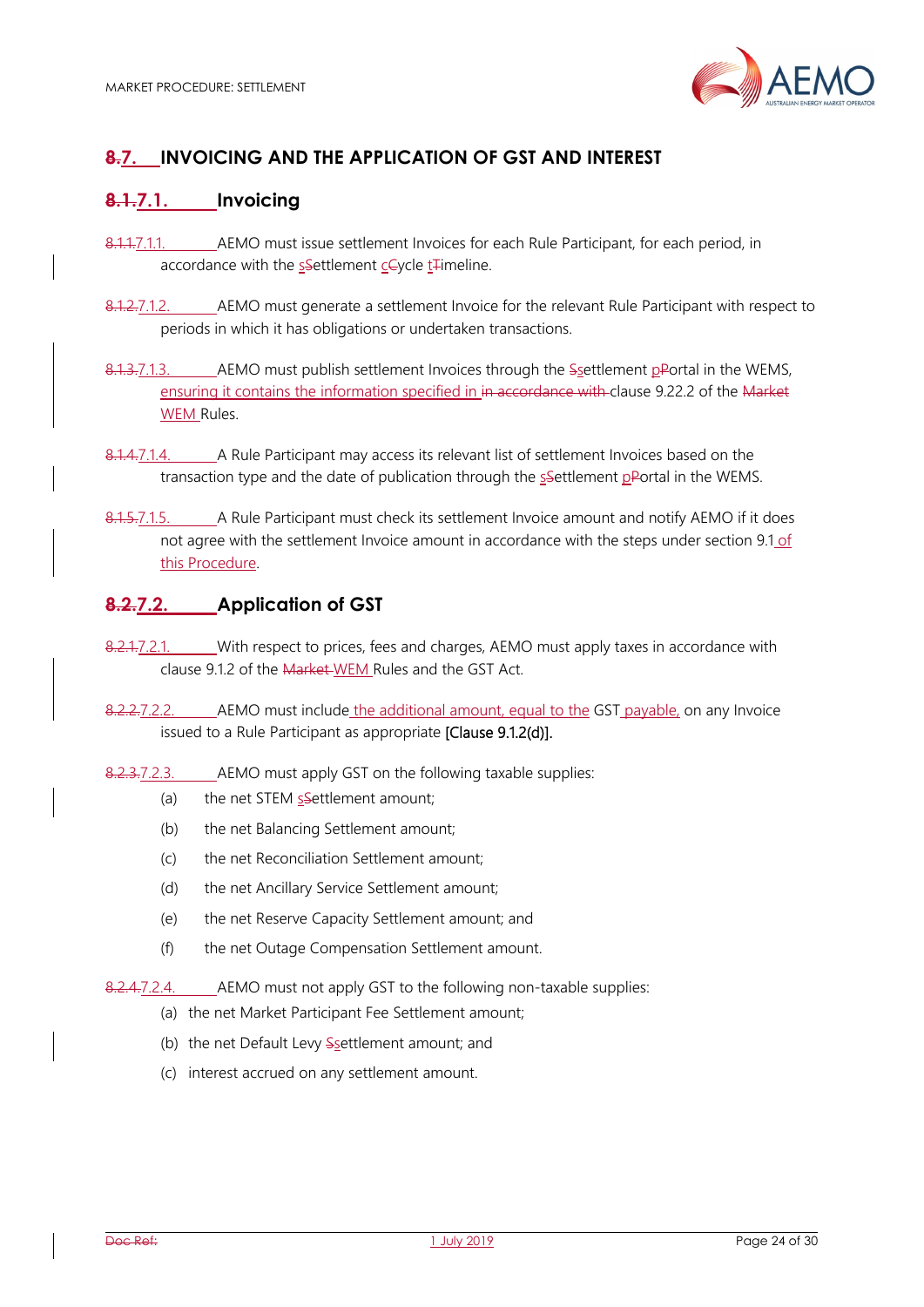

8.2.5.7.2.5. AEMO must apply GST to all taxable supplies in accordance with the following formula:

**GST** inclusive amount (p) = 
$$
(\sum TS(p,m) \times 0.1) + \sum TS(p,m)
$$

#### Where:

 $TS =$  taxable supplies in accordance with step  $7.2.3$  of this Procedure;

- p = Rule Participant; and
- $m =$  Trading Month in which the taxable supplies were made to the  $M$ arket-Rule Participant.

#### **8.3.7.3. Application of Interest**

8.3.1.7.3.1. AEMO must calculate and accrue interest on the following transactions:

(a) Adjustments to STEM ssettlement and Non-STEM Settlement amounts;

(b) payments made by Rule Participants after the Settlement Date; and

 $\frac{a}{c}$  Default Levy Settlement amount for a Rule Participant.

- 8.3.2.7.3.2. With regard to payments made after the Settlement Date, AEMO must accrue interest, compounded daily at the Bank Bill Rate, from the initial Settlement Date, up to and including the date when payment is made.
- 8.3.3.7.3.3. With regard to STEM ssettlement and Non-STEM Settlement adjusted Invoices, AEMO must accrue interest, compounded daily at the Bank Bill Rate, from and including the initial Settlement Date. AEMO must accrue interest up to, but not including, the date on which the Rule Participant makes the payment to AEMO of the amount issued owing under the relevant adjusted Invoice.
- 8.3.4.7.3.4. With regard to Default Levy Settlement amount, AEMO must apply interest, compounded daily at the Bank Bill Rate, up to, but excluding, the date on which the Rule Participant makes the payment to AEMO of the amount issued-owing under the Default Levy Settlement Invoice.
- 8.3.5.7.3.5. AEMO must publish the Bank Bill Rate used to calculate interest applied to any Invoice issued to a Rule Participant on the Market Web Site.
- 8.3.6.7.3.6. AEMO must calculate interest on adjusted STEM ssettlement and Non-STEM Settlement amounts as:

Total interest on Adjustment = 
$$
(S + GST) \times \sum_{p=1}^{n} \frac{[BBR(p)]}{D} \times N(p)
$$

Where:

S = settlement amount payable;

GST = any GST applicable to the relevant settlement amount;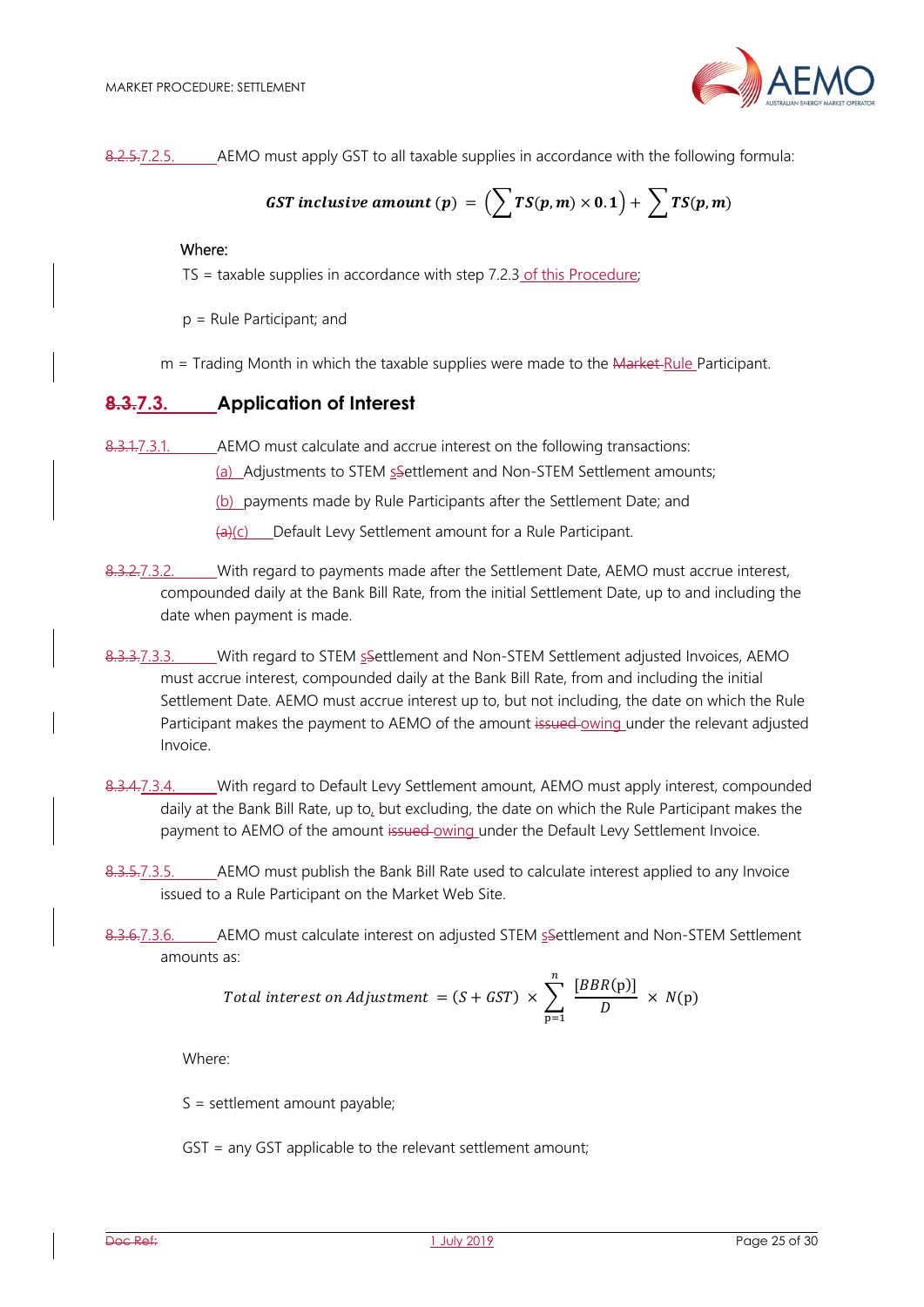

p = a period in which the settlement amount was outstanding and a particular Bank Bill Rate applied, where periods are referred to as 1,…,n;

n = number of periods for which the amount was outstanding, from (and including) the initial Invoice Settlement Date, up to (but excluding) the date of payment;

 $BBR(p) = Bank Bill Rate applicable for period p;$ 

 $D =$  number of days in the calendar year in which the Invoice is due; and

 $N(p)$  = nNumber of days the settlement amount was outstanding, during period p, including the initial Invoice Settlement Date, but excluding the date of payment for the adjusted Invoice.

8.3.7.7.3.7. AEMO must calculate interest on late payments by Rule Participants as:

Interest on late payment = 
$$
(L + GST) \times \sum_{p=1}^{n} \frac{[BBR(p)]}{D} \times N(p)
$$

Where:

 $L =$  late payment amount;

GST = any GST applicable to the late payment amount;

p = a period in which the payment was late and a particular Bank Bill Rate applied, where periods are referred to as 1,…,n;

n = number of periods for which the amount was late, from (and including) the initial Invoice Settlement Date, up to (but excluding) the date of payment;

 $BBR(p) = Bank Bill Rate applicable for period p;$ 

 $D =$  number of days in the calendar year in which the Invoice is due; and

 $N(p)$  = number of days the payment amount was late, during period p, including the initial Invoice Settlement Date, but excluding the date of payment of the late amount.

8.3.8.7.3.8. AEMO must calculate interest on the Default Levy Settlement amount as:

Interest on Default Levy = (DL) 
$$
\times \sum_{p=1}^{n} \frac{[BBR(p)]}{D} \times N(p)
$$

DL = Default Levy Settlement amount;

p = a period from the date of the Payment Default, up to the date of payment for the Default Levy Settlement Invoice, in which a particular Bank Bill Rate applied, where periods are referred to as 1,…,n;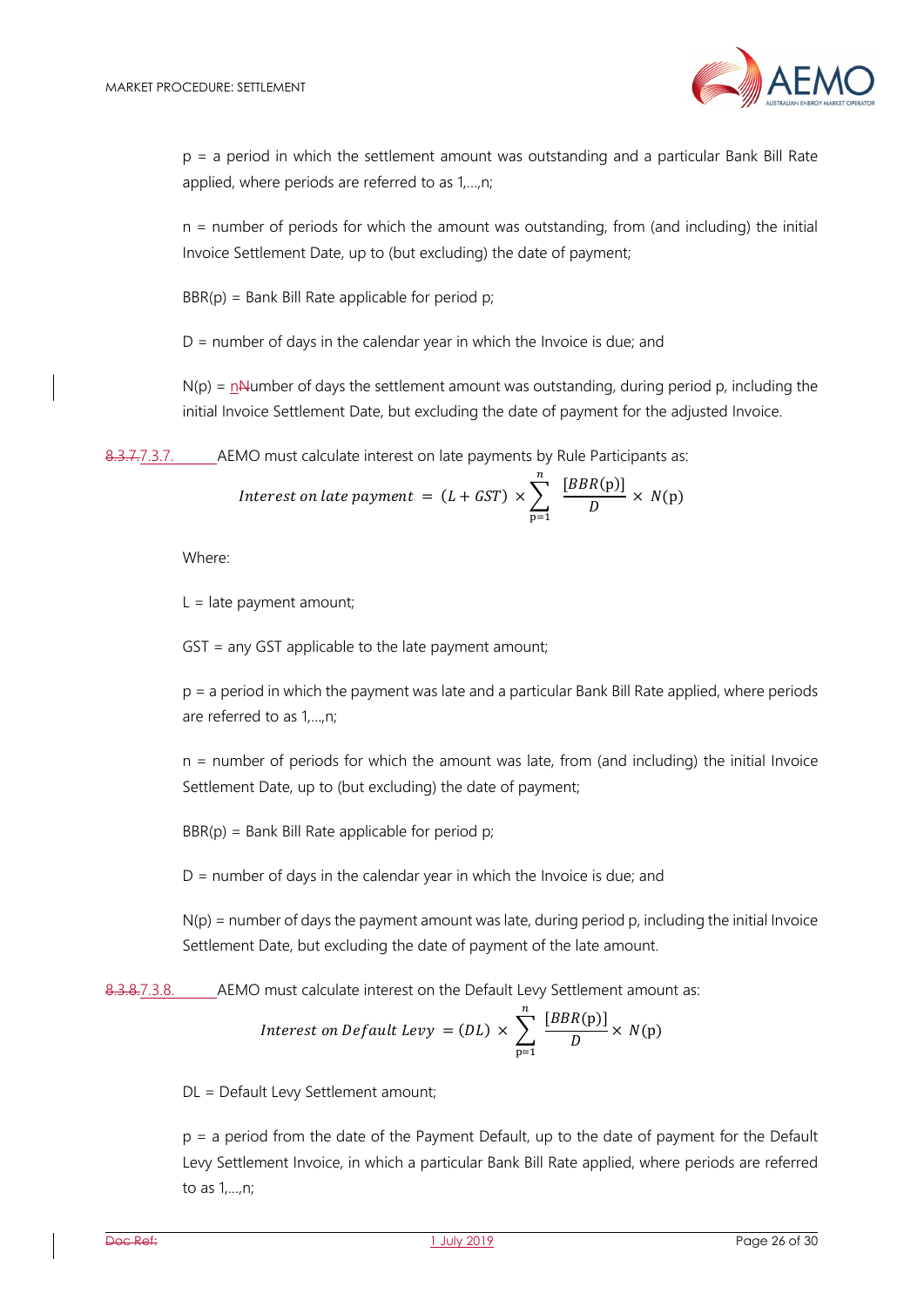

n = number of periods from (and including) the date of the Payment Default, up to (but excluding), the date of payment of the Default Levy Settlement Invoice;

 $BBR(p) = Bank Bill Rate applicable for period p;$ 

D = number of days in the calendar year in which the Default Levy Settlement Invoice is due; and

 $N(p)$  = number of days from (and including) the date of the Payment Default, up to (but excluding) the date of payment for the Default Levy Settlement Invoice.

#### **9.8. CHAPTER 8. INVOICE PAYMENT**

#### **9.1.8.1. Payment**

- 9.1.1.8.1.1. AEMO and Rule Participants must settle any outstanding Invoice, in full, through AustraClear. AEMO and Rule Participants may agree an alternative method of payment if AustraClear is temporarily unable.
- 9.1.2.8.1.2. The Rule Participant must pay the amount owed to AEMO by 10:00 AM, on the Settlement Date in accordance with the relevant settlement Invoice. The Rule Participant must make the payment, even if the Rule Participant disagrees with the settlement amount.
- 9.1.3.8.1.3. If the Rule Participant does not pay the amount owed to AEMO by 10.00 AM, in accordance with step 8.1.2 of this Procedure, a Suspension Event will be triggered [Clause 9.23.1].
- 9.1.4.8.1.4. Upon AEMO being aware of a Suspension Event, where the Suspension Event has not been remedied, AEMO must issue a Cure Notice, in writing and as soon as practical, in accordance with clause 9.23.4(a) of the Market WEM Rules and follow the steps to Draw Upon Credit Support outlined in the Market Procedure: for Prudential Requirements.
- 9.1.5.8.1.5. AEMO must pay any amount owed to a Rule Participant by 2:00 PM on the Settlement Date, in accordance with the relevant settlement Invoice. AEMO must make the payment even if a Rule Participant disagrees with a settlement amount.
- 9.1.6.8.1.6. If the Rule Participant defers collection of the Invoice amount payable by AEMO, they must contact AEMO by email and confirm the collection for another date.
- 9.1.7.8.1.7. AEMO must not settle any Invoice amount under \$1.00 (Australian Dollar).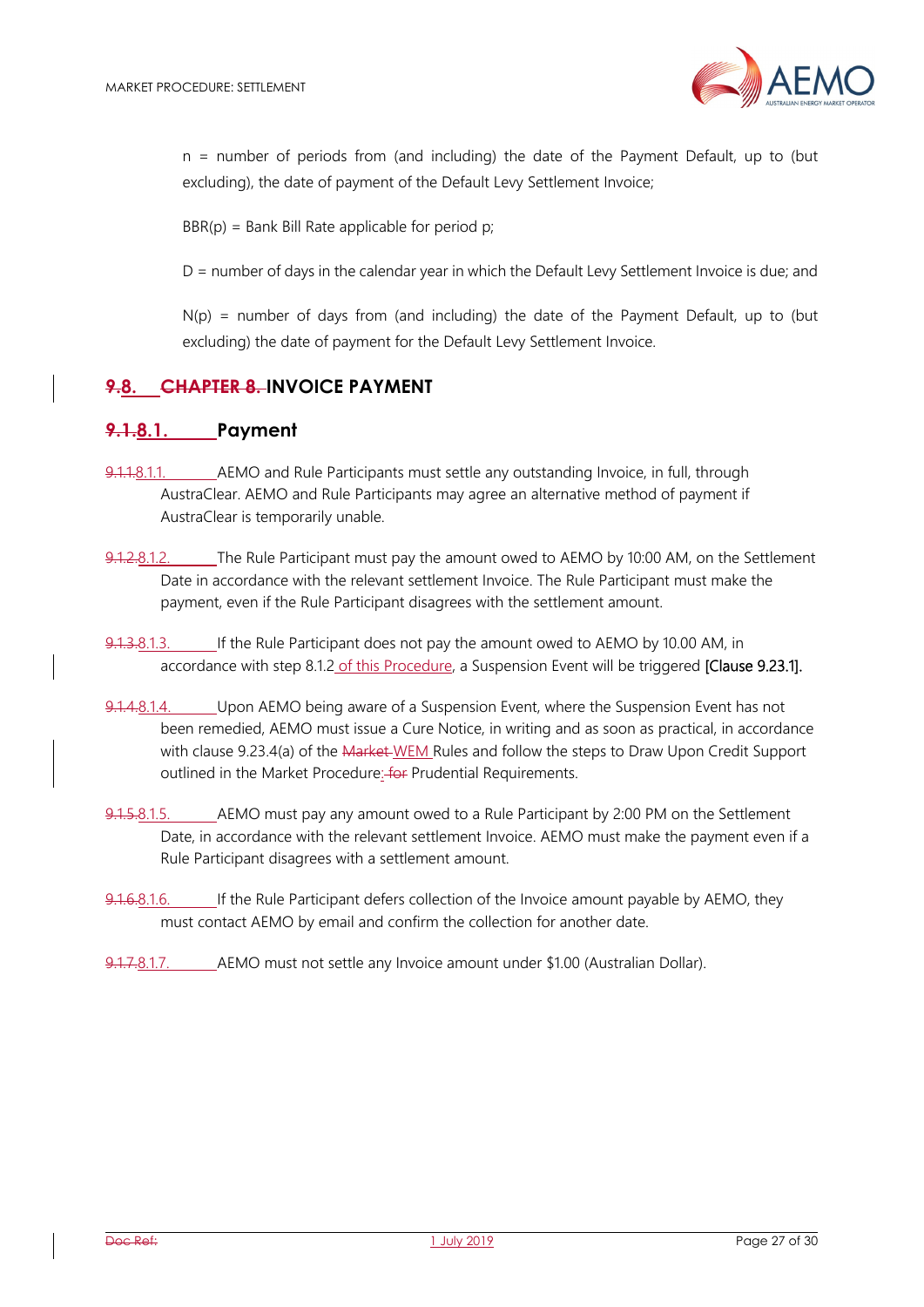

# **10.9. CHAPTER 9. NOTICES OF DISAGREEMENTS AND DISPUTE**

# **10.1.9.1. Notice of Disagreement**

- 10.1.1.9.1.1. In accordance with clauses 19.9 and 9.20 of the Market WEM Rules, a Rule Participant may issue a Notice of Disagreement to AEMO in respect of an amount in a Ssettlement Sstatement by the deadline specified in clause 9.16.4(e) of the Market WEM Rules. AEMO prefers to receive correspondence by email to wa.operations@aemo.com.au.
- 10.1.2.9.1.2. The Notice of Disagreement must include all of the details specified in clause 9.20.4 of the Market WEM Rules.
- 9.1.3. AEMO must acknowledge receipt of the Notice of Disagreement from the Rule Participant, via email, within one Business Day.Day. [Clause 9.20.2]
- 10.1.3.9.1.4. If a Rule Participant has not received an acknowledgement from AEMO in accordance with step Error! Reference source not found. of this Procedure, within one Business Day of the deadline described in step 9.1.3, the Rule Participant must contact AEMO either via email or phone within one Business Day to confirm receipt by AEMO. The Rule Participant may be required to make arrangements to resubmit the Notice of Disagreement [Clause 9.20.3].
- 10.1.4.9.1.5. A Rule Participant may only issue a Notice of Disagreement in respect of information in a settlement statement that:
	- (a) in the case of an initial STEM ssettlement Statement or Non-STEM Settlement Statement, the Rule Participant believes the settlement amount differs from the expected results under the Market WEM Rules;
	- (b) in the case of an adjusted Ssettlement sStatement, the Rule Participant believes the settlement amount incorrectly differs from the initial settlement amount; and
	- (c) a  $s$  Settlement  $s$ Statement has not been changed in accordance with the resolution of a Notice of Disagreement or Notice of Dispute, which the Rule Participant issued to AEMO.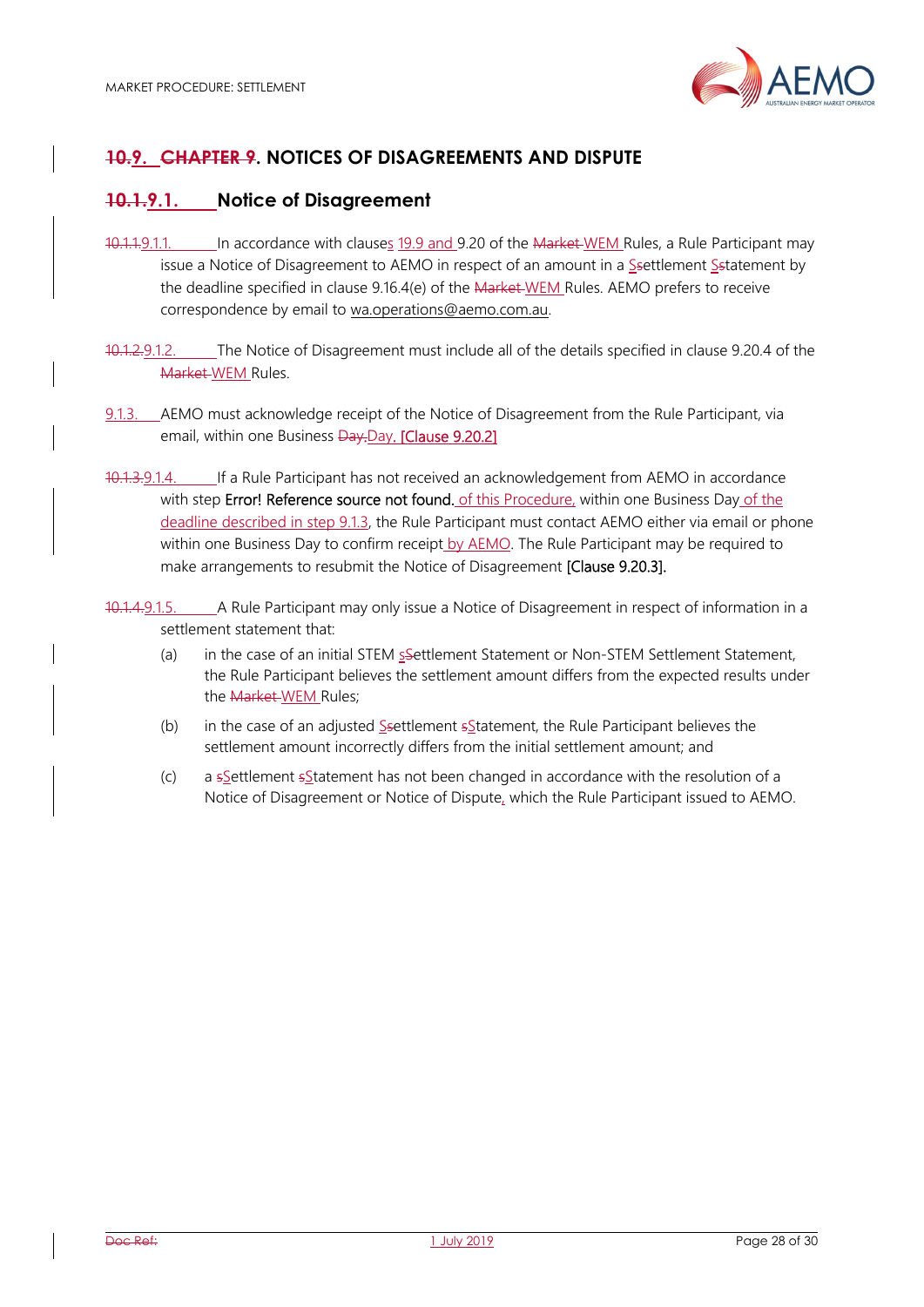

- 10.1.5.9.1.6. A Rule Participant must not issue a Notice of Disagreement with respect to a STEM Settlement Statement or Non-STEM Settlement Statement more than 20 Business Days after AEMO issues the initial Ssettlement Sstatement [Clauses 9.16.2(f), 9.16.4.(e) and 9.17.3].
- 10.1.6.9.1.7. A Rule Participant must not issue a Notice of Disagreement with respect to an adjusted STEM Settlement Statement or Non-STEM Settlement Statement more than nine calendar months after AEMO issues the initial Ssettlement Sstatement [Clause 9.19.7].
- 10.1.7.9.1.8. Where a Rule Participant issues a Notice of Disagreement to AEMO in relation to information provided by a Metering Data Agent or SCADA data provided by a Network Operator, AEMO must notify the Metering Data Agent or Network Operator of the disagreement in writing, in accordance with clause 9.20.5 of the Market WEM Rules.
- 10.1.8.9.1.9. The Metering Data Agent and Network Operator must comply with any request for information from AEMO regarding a Notice of Disagreement, in accordance with clause 9.20.5 of the Market WEM Rules.
- 10.1.9.9.1.10. Where a Rule Participant issues a Notice of Disagreement to AEMO in relation to information developed by AEMO, AEMO must review and revise that information, as applicable, in accordance with clause 9.20.6 of the Market WEM Rules.
- 10.1.10.9.1.11. AEMO must, as soon as practicable, but no later than three months after acknowledging receipt of a Notice of Disagreement under step 8.1.3 of this Procedure, provide a response to the Market Rule Participant in writing. This response must detail the actions AEMO will undertake in response to the Notice of Disagreement, for example, those prescribed in clauses 9.20.7(a) to (c) of the **Market WEM** Rules.

# **10.2.9.2. Notice of Dispute**

- 10.2.1.9.2.1. Where a Rule-Market Participant is not satisfied with AEMO's response with regard to a Notice of Disagreement in step 9.1.11 of this Procedure, the Rule Market Participant may issue a Notice of Dispute, in writing, to AEMO [Clause 9.21.1].
- 10.2.2.9.2.2. A Rule Participant must ensure that the Notice of Dispute contains the information specified in clauses 2.19.2 and 2.19.3 of the Market WEM Rules.
- 10.2.3.9.2.3. A Rule Participant must only issue a Notice of Dispute to AEMO in relation to a settlement statement after:
	- (a) a Notice of Disagreement was raised in accordance with the steps in section 9.1 of this Procedure; and
	- (b) AEMO provided a response to the Rule-Market Participant under step 9.1.11 of this Procedure and in accordance with clause 9.20.7 of the Market-WEM Rules, and the Rule-Market Participant is not satisfied with the outcome.